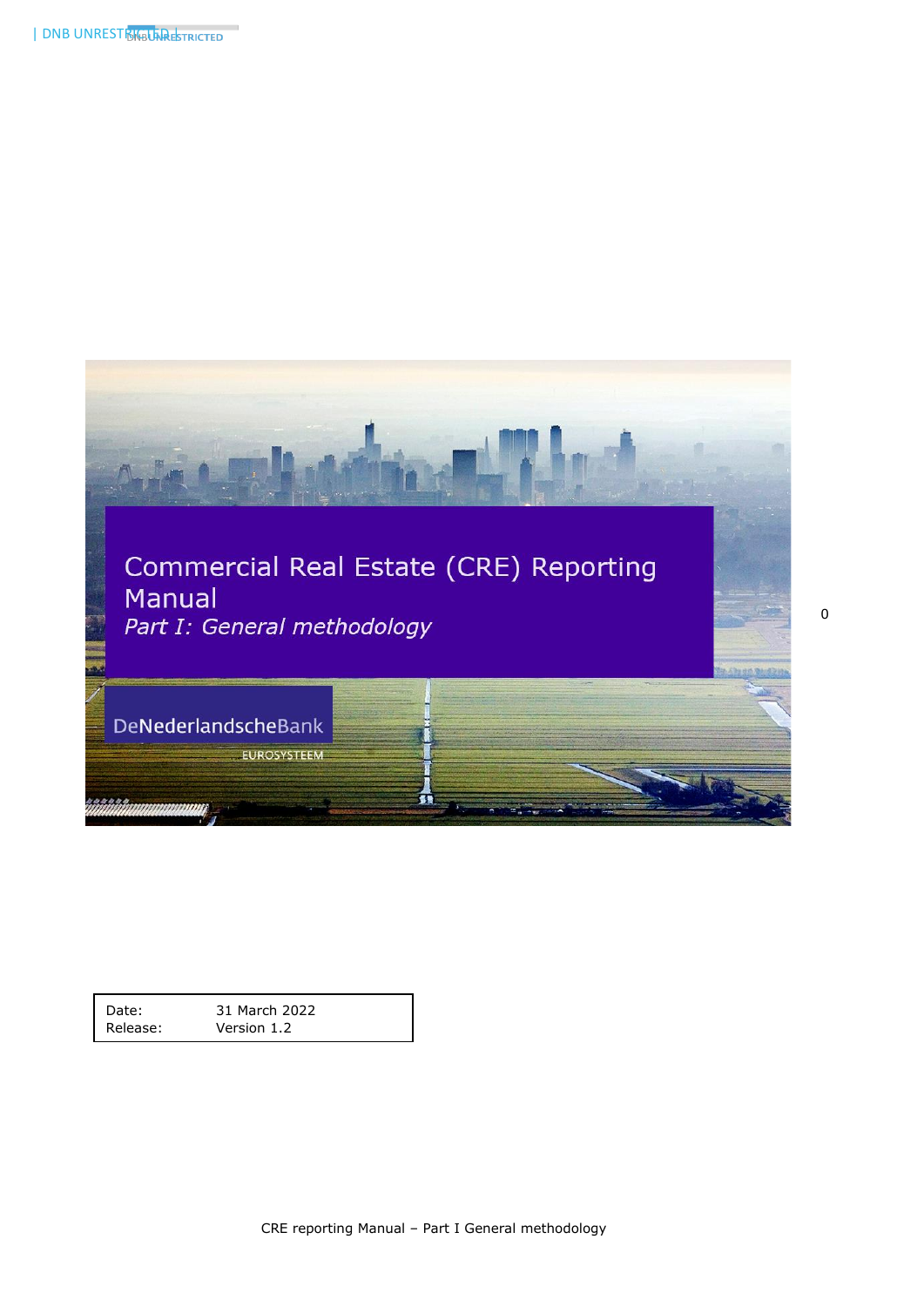# Table of Contents

| 1.             | <b>Motivation for CRE reporting</b>                                                                                                               | 3        |
|----------------|---------------------------------------------------------------------------------------------------------------------------------------------------|----------|
| 1.1            | Introduction                                                                                                                                      | 3        |
| 1.2            | Background                                                                                                                                        | 3<br>3   |
| 1.3<br>1.4     | Legal basis<br>Delineation of commercial real estate                                                                                              | 3        |
|                |                                                                                                                                                   |          |
| 2.             | <b>Reporting agents and observed agents</b>                                                                                                       | 5        |
| 2.1            | General concepts                                                                                                                                  | 5        |
| 2.1.1          | The concept of a credit institution                                                                                                               | 5        |
|                | 2.1.2 The concept of an institutional unit                                                                                                        | 5        |
|                | 2.1.3 Institutional units of credit institutions<br>2.1.3.1 The domestic part of credit institutions                                              | 6<br>6   |
|                | 2.1.3.2 Foreign branches of credit institutions                                                                                                   | 6        |
|                | 2.1.4 Subsidiaries of credit institutions                                                                                                         | 8        |
| 2.2            | Reporting and observed agents in CRE reporting                                                                                                    | 9        |
| 2.2.1          | The distinction between the reporting population and the reference population                                                                     |          |
|                |                                                                                                                                                   | 9        |
| 2.2.2          | Reporting agents                                                                                                                                  | 9        |
| 2.2.3          | Observed agents                                                                                                                                   | 10       |
| 2.3            | Use of thresholds to determine CRE reference population                                                                                           | 11       |
| 2.4            | Reporting obligations of reporting agents                                                                                                         | 11       |
| 2.4.1<br>2.4.2 | Changes in the population of reporting agents<br>Reporting standard to be applied by reporting agents                                             | 11<br>11 |
| 2.4.3          | Relevant accounting standards                                                                                                                     | 11       |
| 2.4.4          | Counterparty identifiers related to reporting and observed agents                                                                                 | 11       |
| 2.4.5          | Overview of total CRE exposures                                                                                                                   | 11       |
| З.             | <b>Counterparties in CRE reporting</b>                                                                                                            | 12       |
| 3.1            | Identification of counterparties relevant in CRE reporting                                                                                        | 12       |
| 3.2            | Counterparties involved in instruments                                                                                                            | 13       |
| 3.2.1          | Debtor                                                                                                                                            | 13       |
|                | 3.2.1.1 Type of debtor in CRE reporting                                                                                                           | 14       |
| 3.2.2          | Creditor                                                                                                                                          | 14       |
|                | 3.2.2.1 Observed agent acting as creditor                                                                                                         | 15       |
|                | 3.2.3 Servicer                                                                                                                                    | 15       |
| 3.2.4          | Originator<br>Protection provider                                                                                                                 | 16       |
| 3.2.5          |                                                                                                                                                   | 16       |
| 4.             | <b>Instruments covered in CRE reporting</b>                                                                                                       | 18       |
| 4.1            | Identification of instruments in the context of CRE reporting                                                                                     | 18       |
| 4.2            | The notion of contract and instrument                                                                                                             | 19       |
| 4.2.1          | Contract                                                                                                                                          | 19       |
| 4.2.2          | Instrument                                                                                                                                        | 19       |
| 4.2.3          | 4.1.2.1 Credit limits and outstanding balances<br>Type of instrument                                                                              | 20<br>20 |
| 4.3            | Acting as creditor or servicer                                                                                                                    | 21       |
| 4.4            | Activities of an observed agent                                                                                                                   | 23       |
| 4.4.1          | The activity of the observed agent as creditor                                                                                                    | 23       |
| 4.4.2          | The activity of the observed agent as servicer                                                                                                    | 24       |
| 4.5            | Instruments relevant for the activity as creditor                                                                                                 | 24       |
| 4.5.1          | Instruments that are assets of the observed agent                                                                                                 | 24       |
| 4.5.2          | Instruments not recognised under the relevant accounting standard                                                                                 | 24       |
| 4.6            | Instruments relevant for the activity as servicer but not as creditor                                                                             | 24       |
| 4.6.1<br>4.6.2 | Not reporting serviced instruments to avoid double reporting<br>Securitised or otherwise transferred instruments except synthetic securitisations | 25       |
|                |                                                                                                                                                   | 25       |
| 4.7            | Other instrument-related aspects for consideration                                                                                                | 25       |
| 4.7.1          | Instruments recorded on the liabilities side of the balance sheet                                                                                 | 25       |
| 4.7.2          | Instruments that are not eligible                                                                                                                 | 26       |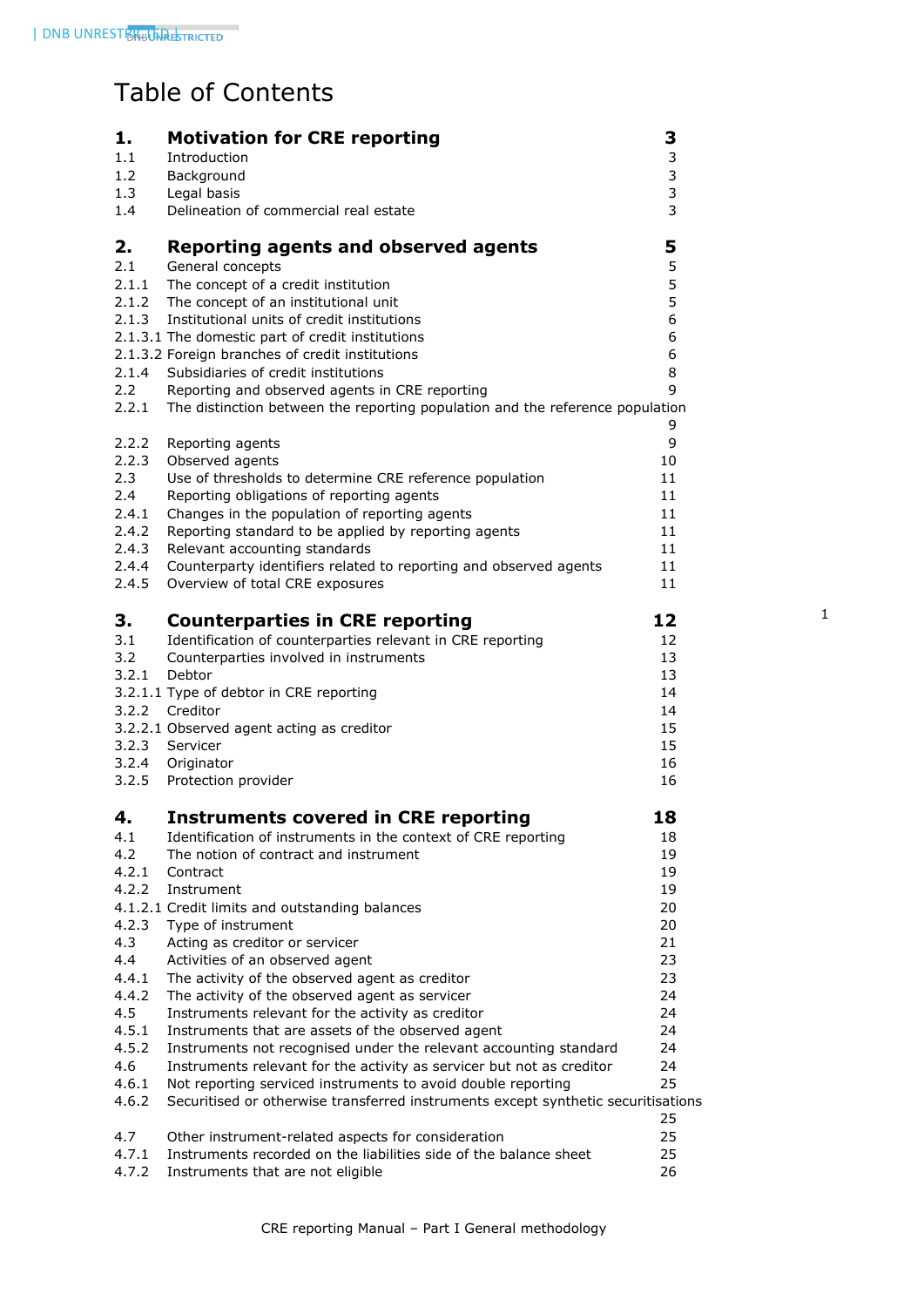| 4.7.3 | Instruments comprising off-balance sheet amounts                                           | 26 |
|-------|--------------------------------------------------------------------------------------------|----|
|       | 4.6.3.1 The off-balance sheet amount in relation to credit limits                          | 26 |
|       | 4.6.3.2 Criteria for reporting instruments in the case of a credit cross-limit structure27 |    |
|       | 4.6.3.3 The off-balance sheet amount in relation to building deposits                      | 28 |
| 4.7.4 | The commencement of the reporting of an instrument                                         | 28 |
|       |                                                                                            |    |
| 5.    | Criteria triggering the reporting obligation                                               | 28 |
| 5.1   | Criteria triggering reporting as of a reporting reference date                             | 28 |
| 5.2   | Eligible instruments for CRE reporting                                                     | 29 |
| 5.2.1 | Written-off loans and other instruments that are not recognised                            | 31 |
|       |                                                                                            |    |
| 6.    | <b>Other general aspects</b>                                                               | 32 |
| 6.1   | Collection strategy and relation with AnaCredit and RRE                                    | 32 |
| 6.2   | Planning for CRE reporting                                                                 | 32 |
| 6.3   | Currency conversion                                                                        | 32 |
|       |                                                                                            |    |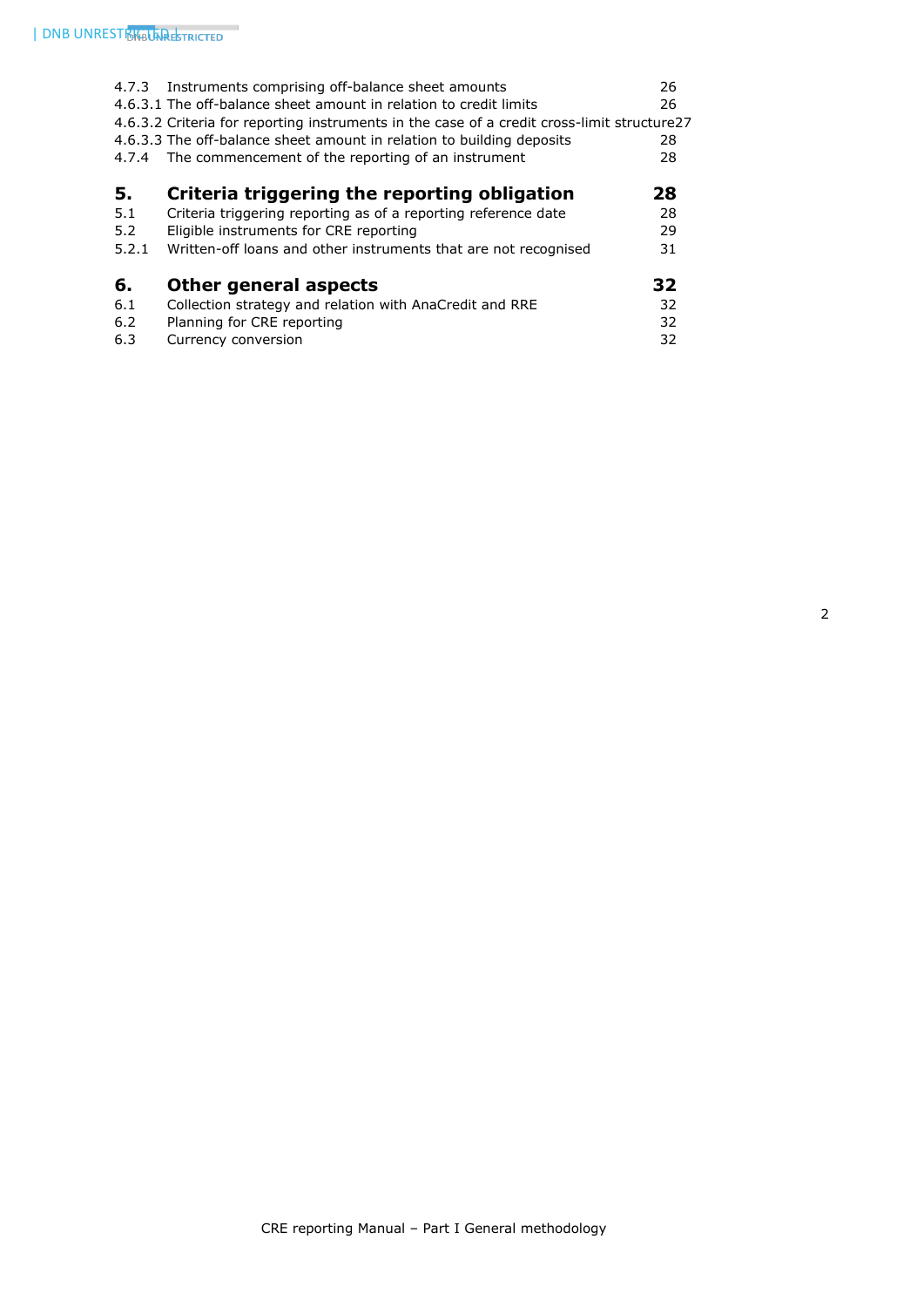# <span id="page-3-0"></span>**1. Motivation for CRE reporting**

# <span id="page-3-1"></span>**1.1 Introduction**

This Manual presents detailed information and guidance concerning the commercial real estate (CRE) reporting requirements set out by De Nederlandsche Bank (DNB). The Manual explains the methodology underpinning data collection and the data model, and includes guidance on the preferred approach that may be taken by reporting institutions in cases where there is room for different interpretations.

# <span id="page-3-2"></span>**1.2 Background**

Over the last years, commercial real estate (CRE) financing has been identified as an activity that can create risks for the financial sector at large and for individual institutions. De Nederlandsche Bank (DNB) has highlighted and analyzed the risks of the commercial real estate market on various occasions, including the commercial real estate Asset Quality Review (AQR) in 2013 and the OFS reports (e.g. autumn 2015).

Until April 2018 there was no structural report that specifically focuses on CRE financing by Dutch banks. Therefore, DNB lacked valuable insights into the market and the risks for these kinds of loans. In 2016, DNB started an ad-hoc CRE loan level data (LLD) survey to fill these data gaps. This CRE-LLD survey, which has taken place every six months, has delivered valuable information on the commercial real estate portfolios held by Dutch banks and has enabled DNB to monitor the developments in this market more closely.

Moreover, the European Systemic Risk Board (ESRB) has issued a Recommendation on closing real estate data gaps in 2016, henceforth referred to as the ESRB Recommendation<sup>1</sup>. The ESRB recommends national macro prudential authorities to monitor risks in both the residential and the commercial real estate sector through a set of indicators. To construct these indicators, new data need to be collected<sup>2</sup>. DNB is the macro prudential authority in the Netherlands.

To make data on the commercial real estate portfolios held by Dutch banks structurally available in a comparable manner, the CRE reporting was introduced in 2019. The methodology used by DNB for the CRE reporting is based on a logical data model (LDM) and a data delivery agreement (DDA). This same approach has also been followed for the Dutch implementation of AnaCredit and the residential real estate (RRE) reporting.

# <span id="page-3-3"></span>**1.3 Legal basis**

ł

The legal basis for CRE reporting lies in the Bankwet 1998 (Article 9d) and Uitvoeringsbesluit Bankwet 1998 (Article 1 and 2). These pieces of legislation ensure that DNB is empowered to collect data from financial institutions to further the stability of the financial system; an official task of DNB as a central bank. DNB is also allowed to share these data with other parts of its organization, notably those tasked with the supervision of banks.

# <span id="page-3-4"></span>**1.4 Delineation of commercial real estate<sup>3</sup>**

Commercial real estate for the sake of CRE reporting is largely delineated as in the ESRB Recommendation, with a few exceptions. According to the recommendation, commercial real estate is defined as (bold emphasis indicates important identifying characteristics)

"**any** income-producing **real estate**, either **existing** or **under development**, and excludes:

- (a) **social** housing;
- (b) property **owned by end-users**;

 $1$  Recommendation of the European Systemic Risk Board of 31 October 2016 on closing real estate data gaps (ESRB/2016/14).<br><sup>2</sup> The related Residential Real Estate (RRE) reporting to DNB aims to make data available for monitoring

residential real estate risks.<br><sup>3</sup> In 2019 a new version of the CRE definition has been released by the ESRB (ESRB/2019/3). DNB will adopt

this broader definition in a future CRE model release. Reporting banks will be consulted about the implementation of this definition in due course.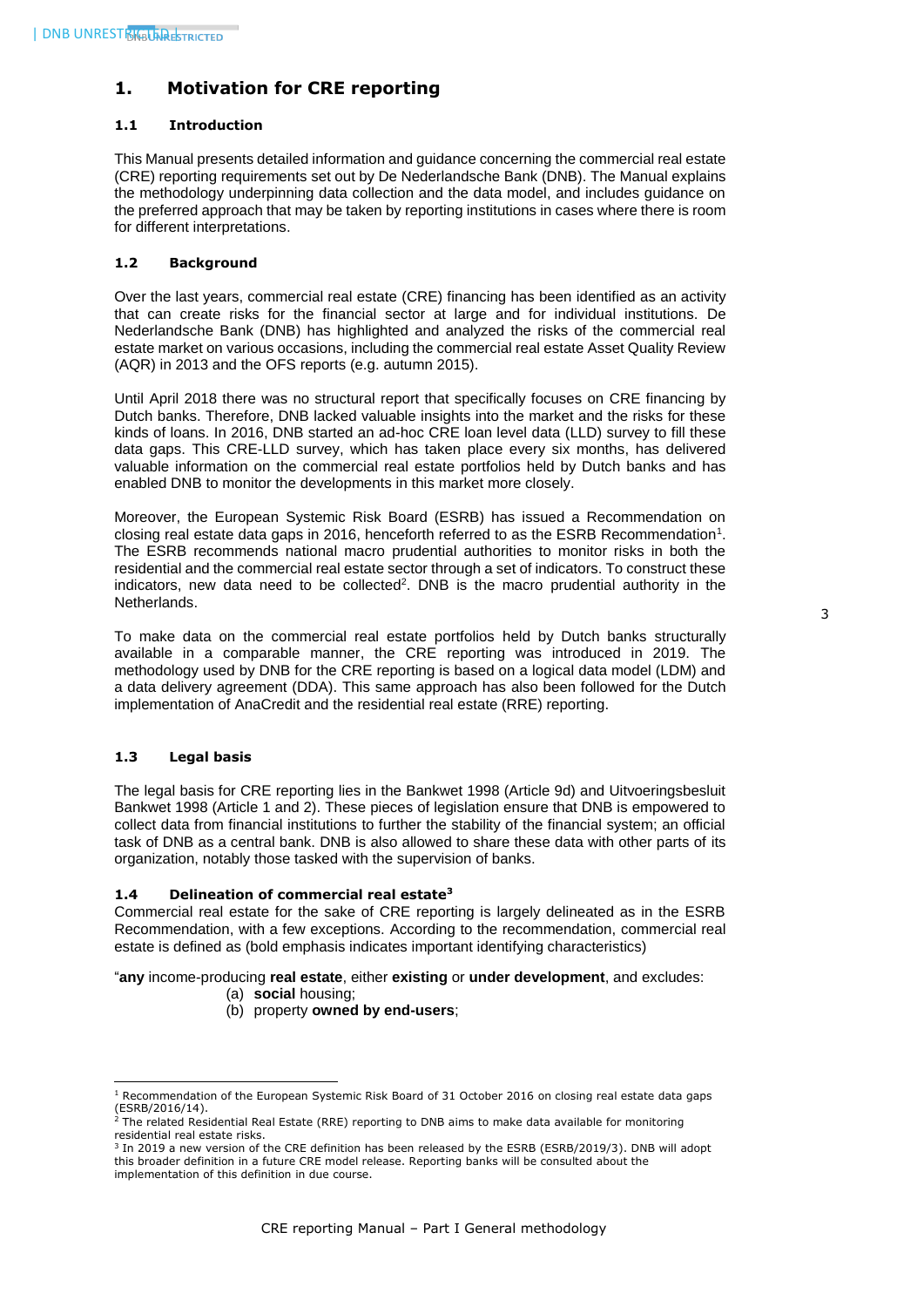1

# (c) **buy-to-let housing<sup>4</sup>**

If a property has a **mixed CRE and RRE use**, it should be considered as **different properties** (based for example on the surface areas dedicated to each use) whenever it is feasible to make such breakdown; otherwise, the property can be classified according to its **dominant use.**" 5

DNB follows this definition as close as possible for CRE reporting, with the following adjustment:

• The exact treatment of real estate under construction (or development) is unclear in the definition above. DNB considers any real estate under construction (and to be sold later) to be in scope for CRE reporting, except when it is a dwelling that is to be sold to an end-user (e.g. a household).

Chart 1 below shows which real estate properties should be regarded as commercial for the sake of CRE reporting. In the chart all boxes shaded in blue correspond to the definition of commercial real estate used by DNB, However, in order to simplify the implementation of the new real estate DNB reporting frameworks, properties shaded in light blue are to be included in RRE reporting instead of CRE reporting. Note that Section 4 of this manual delineates which instruments related to CRE should be reported.

| <b>Activities</b><br><b>Assets</b>       | <b>Residential properties</b>                                                                                        |                                                         | <b>Non-residential properties</b>                                                                                                                                      |                                     |
|------------------------------------------|----------------------------------------------------------------------------------------------------------------------|---------------------------------------------------------|------------------------------------------------------------------------------------------------------------------------------------------------------------------------|-------------------------------------|
| Selling and<br>renting of real<br>estate | <b>Rental housing</b><br><b>Residential properties</b><br>rented at market rents                                     | of which:<br>Owned by<br>households<br>(buy-to-<br>let) | <b>Investment</b><br><b>properties</b><br>Non-residential properties<br>sold at market values of<br>rented at market rents                                             | of which:<br>Owned by<br>households |
| <b>Construction of</b><br>buildings      | <b>Residential</b><br>buildings under<br>construction<br>on own account for<br>sale or on a fee or<br>contract basis | of which:<br>For use by<br>owner-<br>occupiers          | <b>Non-residential</b><br>buildings under<br>construction<br>on own account for sale or<br>on a fee or contract basis                                                  | of which:<br>Owned by<br>households |
| Own use                                  | <b>Owner-occupied housing</b><br>Residential properties used as<br>residences (dwellings)                            |                                                         | <b>Corporate properties</b><br>Non-residential properties used in the<br>production of goods and services (other than<br>real estate) sold at market prices            |                                     |
| <b>Non-market</b>                        | <b>Social housing</b><br>Residential properties rented below<br>market rents                                         |                                                         | <b>Other non-residential properties</b><br>Non-residential properties used in the<br>production of goods and services sold below<br>market prices or provided for free |                                     |

# **Chart 1. Delineation of commercial real estate (CRE) for the sake of CRE reporting**

Several clarifications regarding the identification of CRE:

- Real estate is income producing when it is either meant to be sold or rented out and thus generating an income.
- Real estate property under construction is also in scope. Real estate is under construction when building activities are taking place or meant to take place on the property.
- Residential $<sup>6</sup>$  construction projects are often financed by the prospective owner-</sup> occupier, in which case the loan collateralized by the (future) property is made to a household. Such loans are excluded from CRE reporting.
- Non-residential properties owned by households are regarded as CRE. However, to keep as a clear a distinction as possible between the real estate reports all real estate

<sup>4</sup> Buy-to-let housing means any residential real estate directly owned by households with the primary aim to be rented out to tenants. Instruments related to buy-to-let activities are to be reported in RRE reporting. More information about the reporting requirements for these loans can be found in the DNB RRE Reporting Manuals. <sup>5</sup> For more background on this definition, see also Mehrhoff (2017)[, What is 'commercial property'?,](https://www.bis.org/ifc/publ/ifcb46e.pdf) IFC Bulletin no 46, December, Bank for International Settlements and Eurostat (2017), Commercial property price [indicators: sources, methods and issues.](http://ec.europa.eu/eurostat/documents/7870049/8545612/KS-FT-16-001-EN-N.pdf/9e4bbc9b-8c6f-44a9-b686-1083a7a8fa0f)

<sup>6</sup> A dwelling or residential real estate is generally defined as a self-contained unit of accommodation used by one or more households as a home. As defined in ESA 2010, dwellings are "buildings that are used entirely or primarily as residences, including any associated structures, such as garages, and all permanent fixtures customarily installed in residences."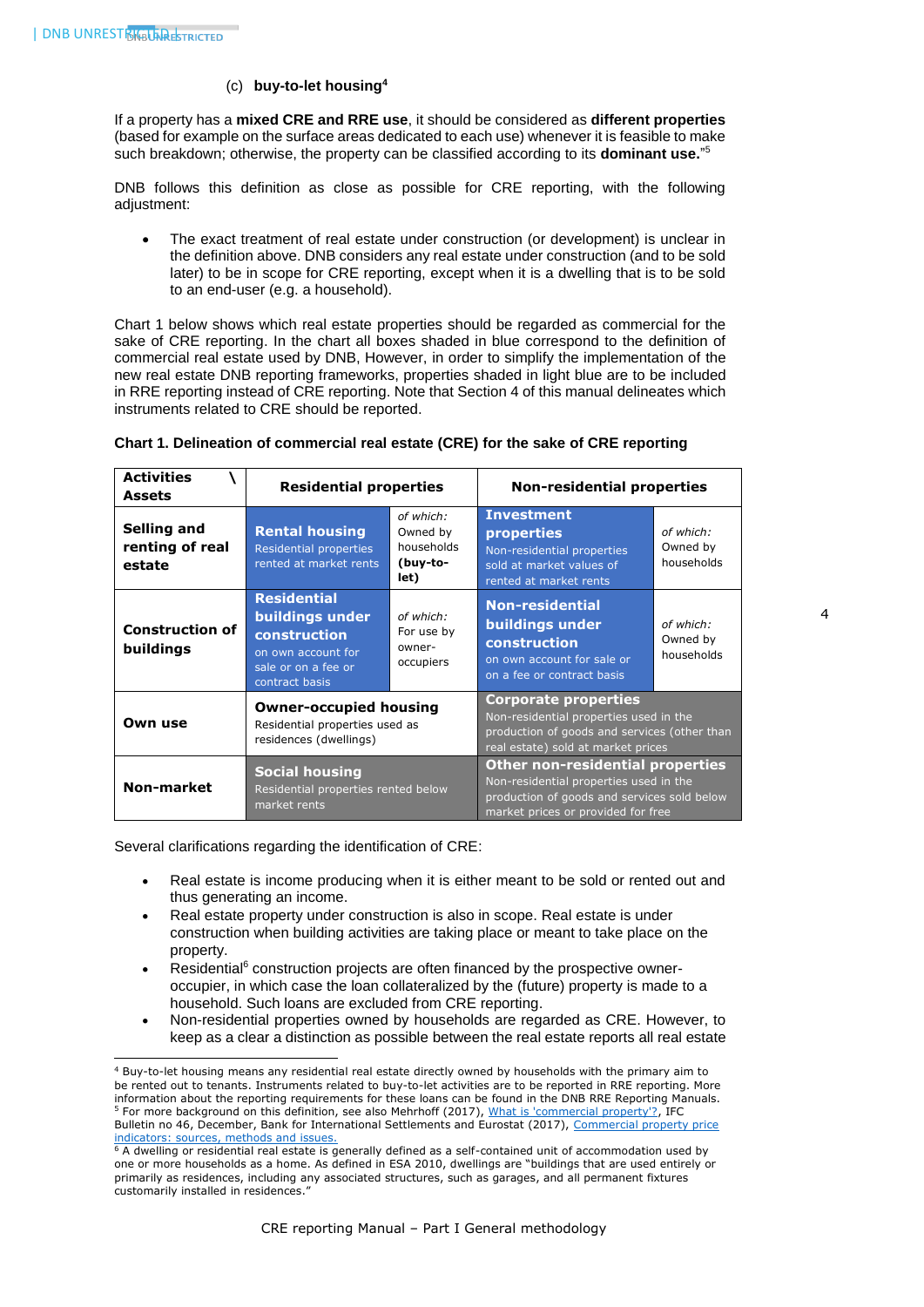collateral (residential and non-residential) owned by households is in scope of RRE reporting, instead of CRE reporting.

- Real estate collateral that is owner-occupied is not in scope of CRE reporting.
	- o Loans collateralized by owner-occupied residential real estate are in scope of RRE reporting.
	- o Real estate collateral other than housing (e.g. offices, industrial, retail real estate), but owner-occupied, is considered as corporate real estate and is also not in scope of CRE reporting. Generally, loans collateralized by such real estate are in scope of AnaCredit.

# <span id="page-5-0"></span>**2. Reporting agents and observed agents**

The first section of this chapter discusses the scope of reporting in terms of entities subject to reporting, which form the reporting population. The second section addresses the scope of reporting in terms of the reference population and provides a detailed description of institutional units and observed agents. Finally, the third section describes the reporting obligations of reporting agents, where the meaning of reporting on an individual basis and the use of special reporting values are explained.

# <span id="page-5-2"></span><span id="page-5-1"></span>**2.1 General concepts**

# **2.1.1 The concept of a credit institution**

A credit institution has the same meaning as defined in Article 4(1)(1) of Regulation (EU) No 575/2013 (hereinafter referred to as "the CRR"). Article 4(1)(1) of the CRR defines a credit institution as "an undertaking the business of which is to take deposits or other repayable funds from the public and to grant credits for its own account". Subsidiaries of credit institutions which meet the above-mentioned definition of a credit institution are credit institutions in their own right.

# <span id="page-5-3"></span>**2.1.2 The concept of an institutional unit**

In line with the organisation of AnaCredit reporting, the CRE reporting uses the concept of an institutional unit. An institutional unit has the same meaning as defined in paragraphs 2.12 and 2.13 of Annex A to Regulation (EU) No 549/2013 of the European Parliament and of the Council (hereinafter referred to as "ESA 2010).

| Box 1 - Paragraph 2.12 of Annex A to Regulation (EU) No 549/2013                                                                                                                                                                                                                      |
|---------------------------------------------------------------------------------------------------------------------------------------------------------------------------------------------------------------------------------------------------------------------------------------|
| Definition: an institutional unit is an economic entity characterised by decision-<br>making autonomy in the exercise of its principal function. A resident unit is<br>the concellent and a concellent concellent attention of the first that the concellent concellent concellent in |

regarded as constituting an institutional unit in the economic territory where it has its center of predominant economic interest if it has decision-making autonomy and either keeps a complete set of accounts, or is able to compile a complete set of accounts.

To have autonomy of decision in respect of its principal function, an entity must be:

- (a) entitled to own goods and assets in its own right; it will be able to exchange the ownership of goods and assets in transactions with other institutional units;
- (b) able to take economic decisions and engage in economic activities for which it is responsible and accountable at law;
- (c) able to incur liabilities on its own behalf, to take on other obligations or further commitments and to enter into contracts; and
- (d) able to draw up a complete set of accounts, comprised of accounting records covering all its transactions carried out during the accounting period, as well as a balance sheet of assets and liabilities.

Accordingly, an institutional unit may consist of a single branch office or several branch offices in different locations of the same country. There may only be one institutional unit in any given country. The term institutional unit is a central concept of CRE reporting, all counterparties required to be reported for CRE reporting are defined as institutional units.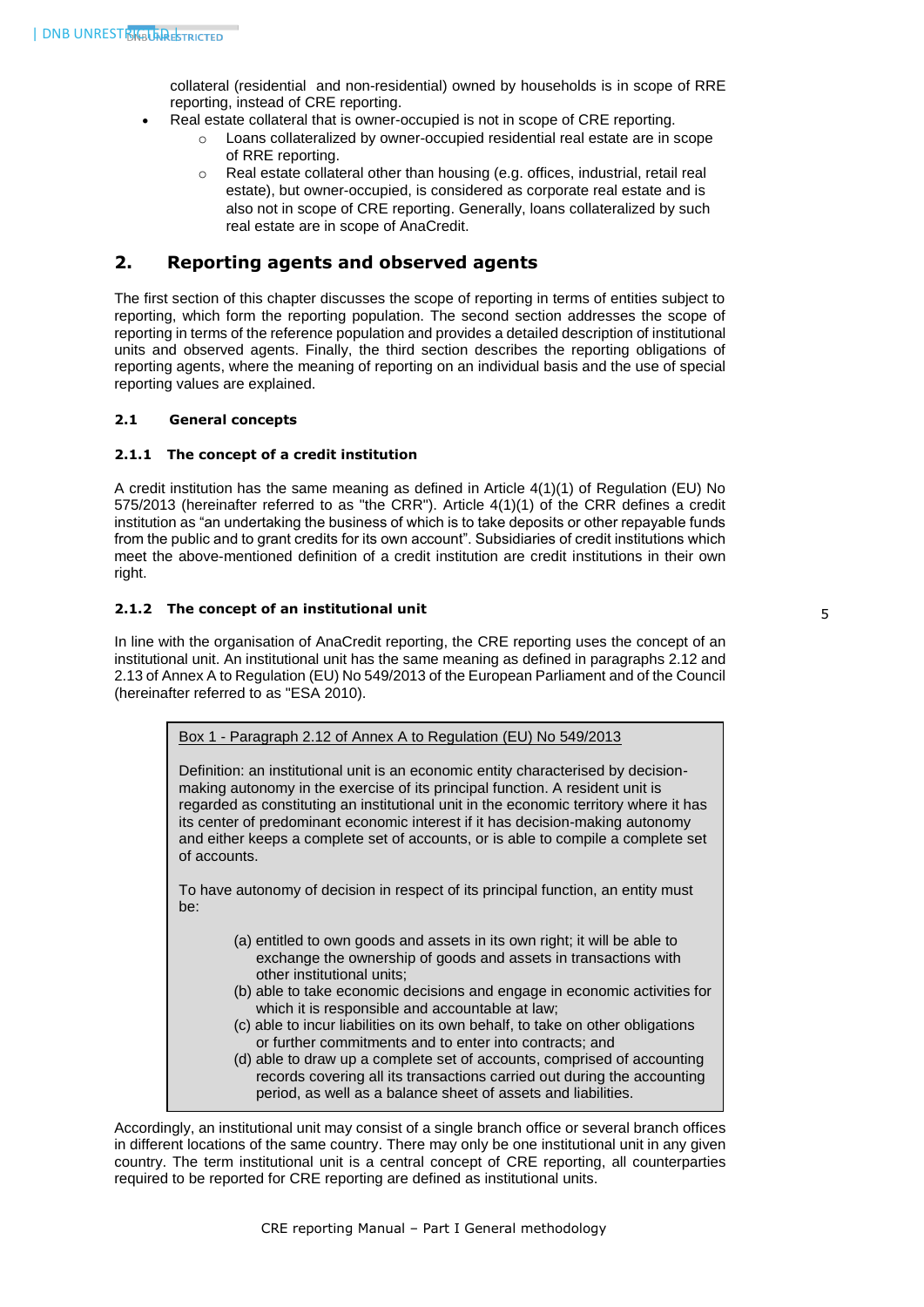# <span id="page-6-0"></span>**2.1.3 Institutional units of credit institutions**

A credit institution consists of one or more institutional units. A distinction is made between the domestic part of a credit institution and its foreign branches. A credit institution always comprises the domestic part of a credit institution. If a credit institution also conducts business in countries other than the country in which it is established, the credit institution also comprises foreign branches.

# <span id="page-6-1"></span>**2.1.3.1 The domestic part of credit institutions**

The headquarters and all branch offices of a credit institution which are located in the same country in which the credit institution is established are jointly referred to as the domestic part of the credit institution. The domestic part of a credit institution is one institutional unit which consists of the headquarters and the domestic branch offices.

In the context of CRE reporting, the counterparty identifier of the domestic part of a credit institution uniquely identifies the head office undertaking of the credit institution. The domestic part of a credit institution is the only institutional unit of the credit institution in the country where the credit institution is established. Box 2 presents an example in which a credit institution consists only of the domestic part.



#### <span id="page-6-2"></span>**2.1.3.2 Foreign branches of credit institutions**

A foreign branch is an institutional unit which is a legally dependent part of a legal entity resident in a different country to that where the legal entity is incorporated. Accordingly, a foreign branch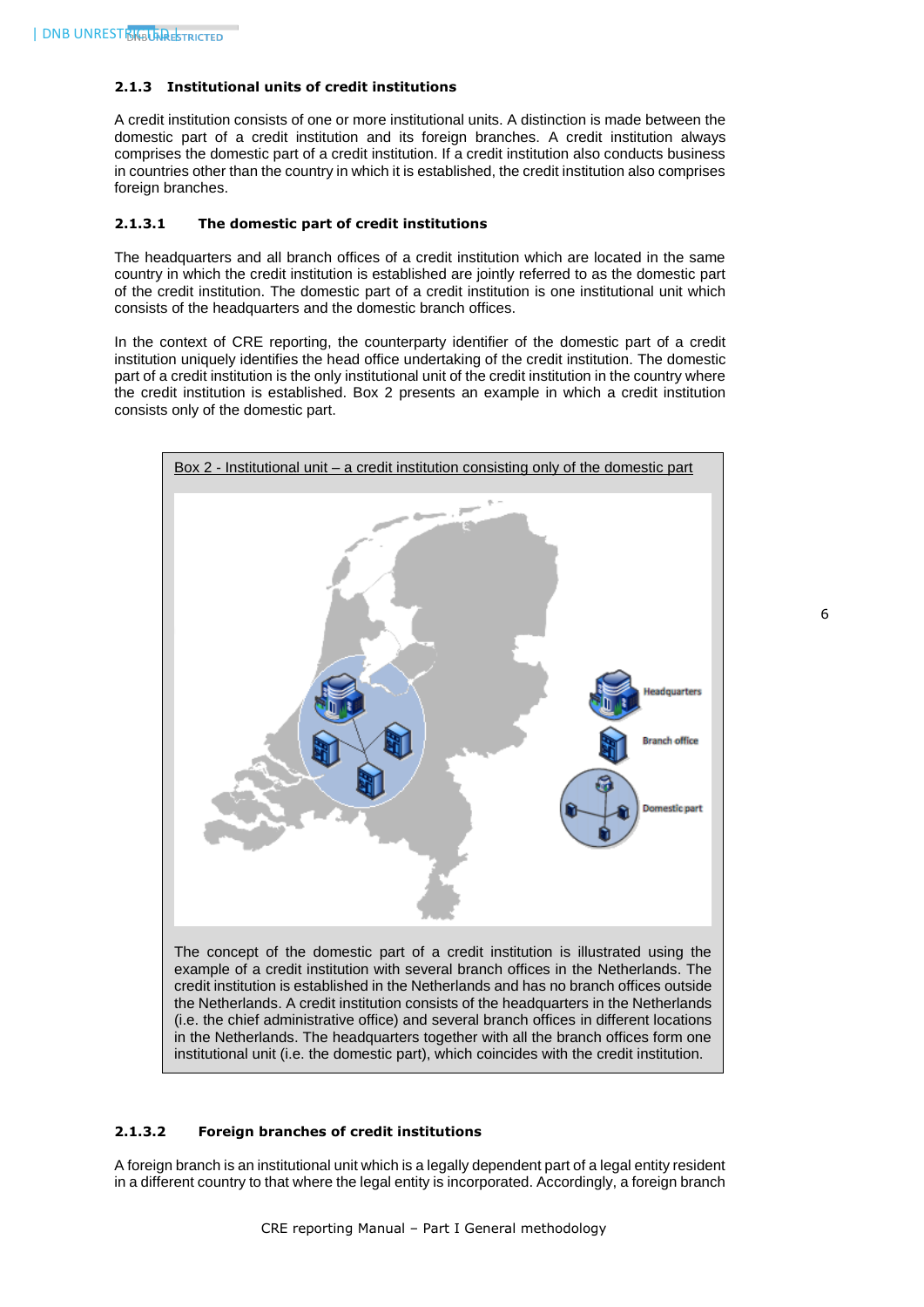of a credit institution is an institutional unit of a credit institution which is a legally dependent part of the credit institution and is located in a country other than the country in which the credit institution is established.

Foreign branches of credit institutions are not credit institutions in their own right. A foreign branch of a credit institution is not a legal entity but a legally dependent part of a legal entity. Furthermore, a foreign branch is defined in accordance with the concept of a "single branch" referred to in Article 2(3) of Regulation (EC) No 2533/98. Accordingly, a credit institution can have only one foreign branch in a given country.

Please note that any number of branch offices (i.e. individual places of business as defined under Article  $4(1)(17)$  of the CRR) set up in the same country by a credit institution with its headquarters in another country should be regarded as a single foreign branch.



The concept of a "single branch" is illustrated using the example of a credit institution with branch offices in Germany. A credit institution with its headquarters in the Netherlands maintains several branch offices in Germany. In the context of CRE, these branch offices together form a single foreign branch.



A foreign branch forms only one institutional unit. There can be no more than one foreign branch of a credit institution in a given country.

If a credit institution headquartered outside the Netherlands conducts its business in the Netherlands through both a branch office and a subsidiary, the subsidiary does not belong to the foreign branch of the credit institution. In other words, a foreign branch and a subsidiary of the same credit institution, both conducting banking business in the same country, are two separate entities.

Box 4 presents an example of a credit institution which consists of the domestic part and a foreign branch by means of which the credit institution conducts its business in two different countries.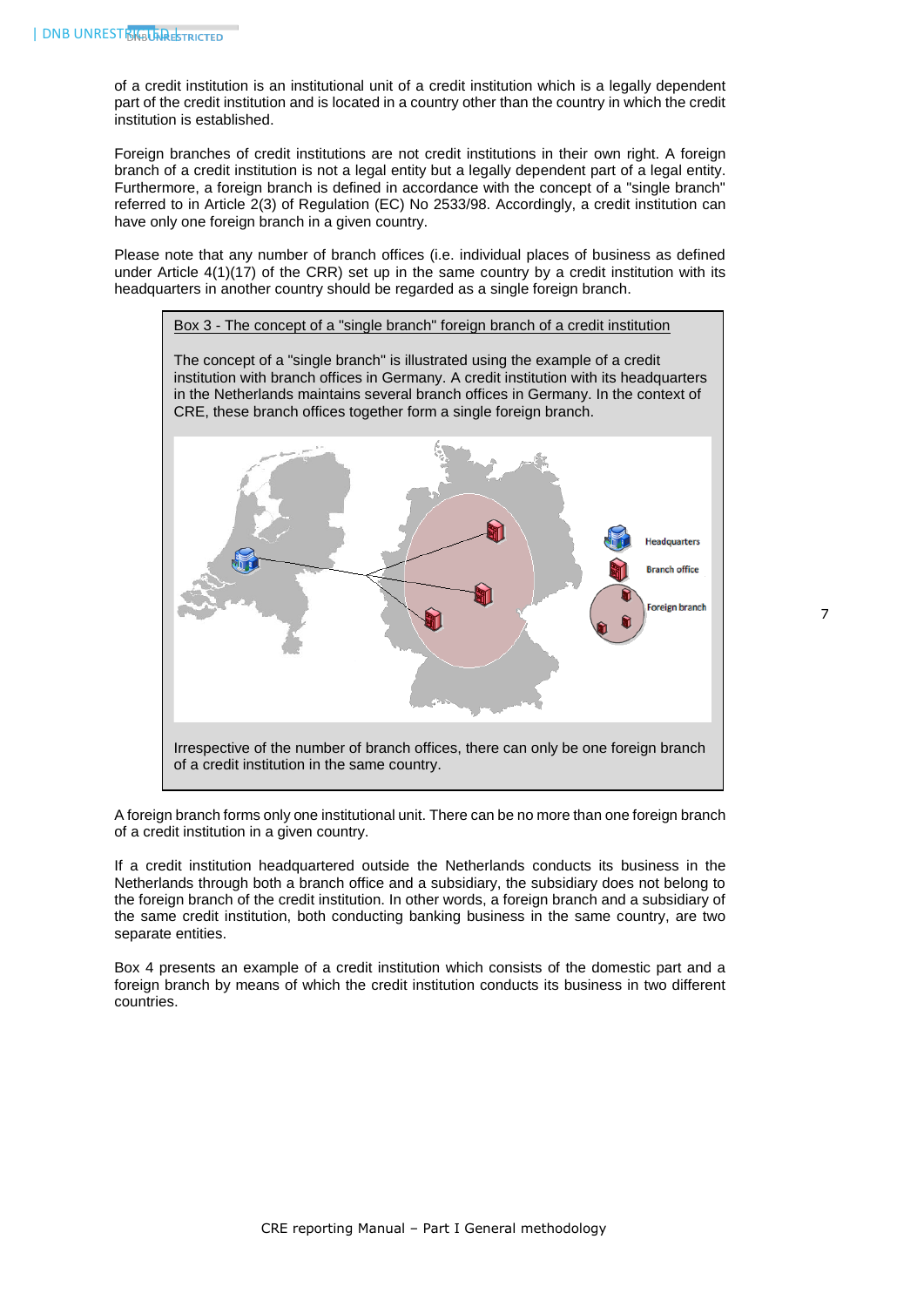Box 4 - Institutional unit – a credit institution consisting of the domestic part and a foreign branch

The concept of the domestic part (of a credit institution) versus a foreign branch is illustrated using the example of a credit institution comprising headquarters located in the Netherlands and several branch offices in different locations in the Netherlands and Germany.



# <span id="page-8-0"></span>**2.1.4 Subsidiaries of credit institutions**

A subsidiary of a (parent) credit institution does not form an institutional unit of the parent credit institution. A subsidiary is a legal entity in its own right with its own institutional units.

As subsidiaries form a legal entity in its own right, the concept of "single branch" cannot be extended to them. Therefore, if a credit institution has two or more subsidiaries in a country, these subsidiaries are separate entities and together do not form an institutional unit.

Box 5 below presents an example of a credit institution which consists of the domestic part and a foreign branch. In addition, the credit institution also has two domestic subsidiaries and two foreign subsidiaries.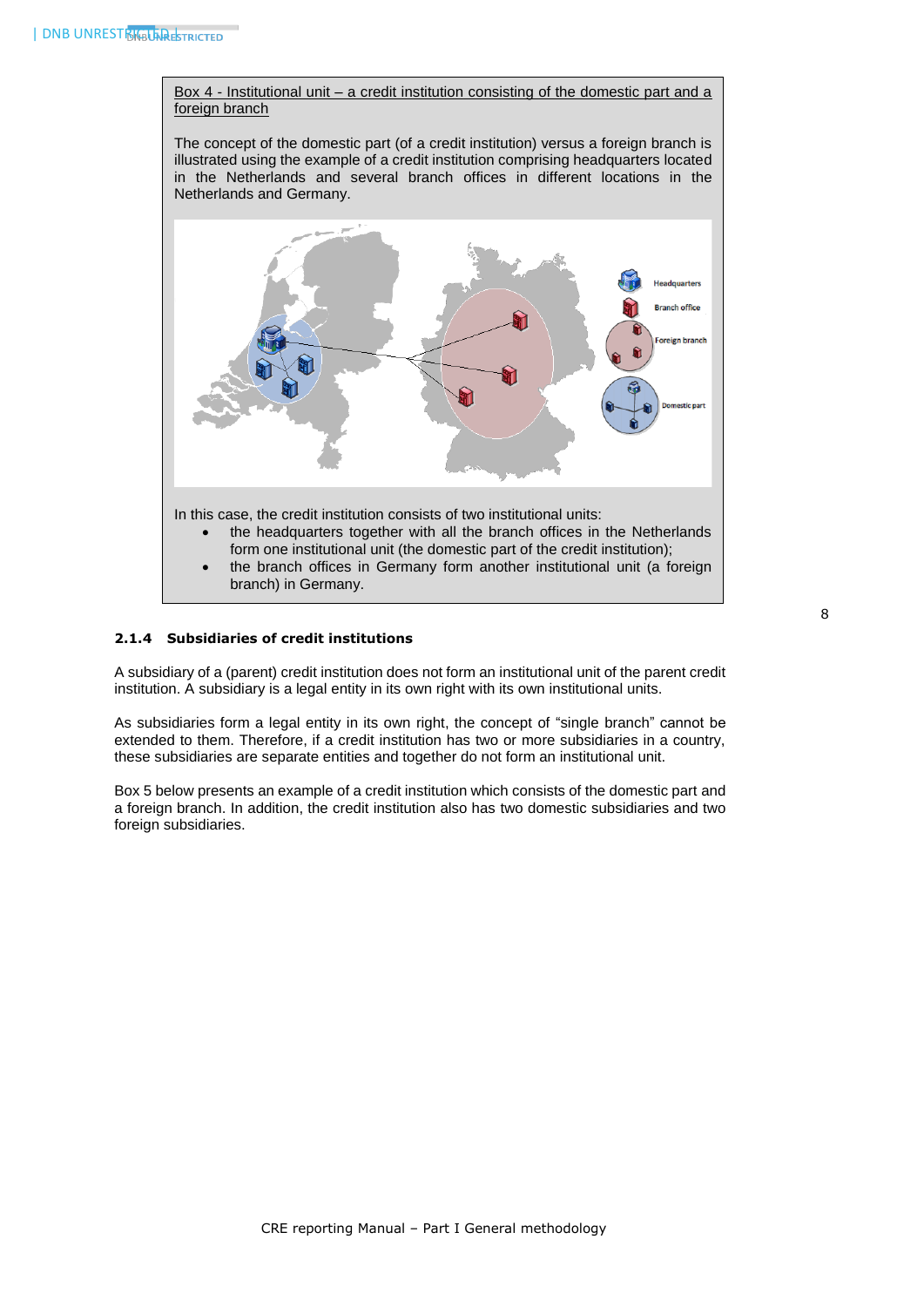#### Box 5 – Domestic and foreign subsidiaries of a credit institution

The concept of local and foreign subsidiaries of a credit institution is illustrated using the example of a credit institution comprising:

- headquarters located in the Netherlands,
- several branch offices in different locations in the Netherlands and Germany.

The credit institutions also has subsidiaries located in the Netherlands and Germany.



In this case, the credit institution consists of two institutional units:

- the headquarters together with all the branch offices in the Netherlands form one institutional unit (the domestic part of the credit institution);
- the branch offices in Germany form another institutional unit (a foreign branch) in Germany.

In addition, the domestic and foreign subsidiaries of the credit institution are independent legal entities.

# <span id="page-9-0"></span>**2.2 Reporting and observed agents in CRE reporting**

# <span id="page-9-1"></span>**2.2.1 The distinction between the reporting population and the reference population**

The CRE data model distinguishes between the population of reporting agents (the reporting population) and observed agents (the reference population). In theory, the distinction between these two types of agents facilitates the identification of commercial real estate instruments granted by the domestic part of the credit institution, by the foreign branches of the credit institutions in specific countries and by the domestic and foreign subsidiaries of the credit institution.

# <span id="page-9-2"></span>**2.2.2 Reporting agents**

1

The CRE reporting requirements are to be fulfilled by a selected group of reporting agents resident in the Netherlands and overseas<sup>7</sup>. The following entities are subject to the CRE reporting requirements:

<sup>&</sup>lt;sup>7</sup> The definite list of reporting agents will be shared with the involved banks.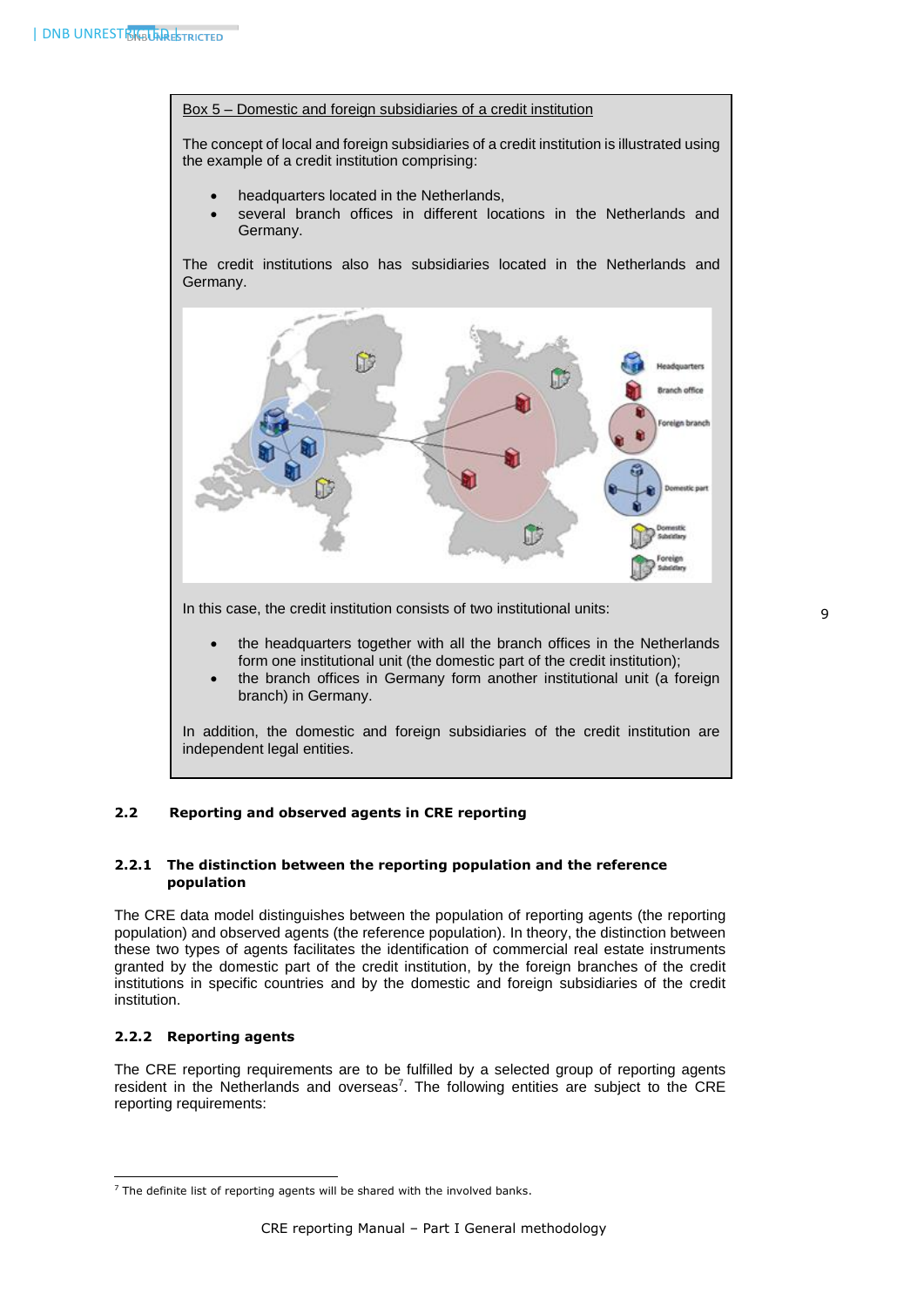- a) credit institutions under Article 4(1)(1) of the CRR resident in the Netherlands (i.e. a credit institution which has its legal entity (i.e. headquarters) established in the Netherlands);
- b) domestic subsidiaries of credit institutions resident in the Netherlands under Article 4(1)(1) of the CRR;
- c) foreign subsidiaries of credit institutions resident in the Netherlands under Article  $4(1)(1)$  of the CRR<sup>8</sup>.

Credit institutions that are resident in the Netherlands are referred to as resident credit institutions. Resident credit institutions and their domestic and foreign subsidiaries are obliged to report regardless of whether or not they are supervised under Directive 2013/36/EU of the European Parliament and of the Council (hereinafter referred to as "the CRD IV").

Resident credit institutions and their domestic and foreign subsidiaries that are subject to CRE reporting are jointly referred to as reporting agents. All reporting agents are jointly referred to as the reporting population.

In comparison to the current scope of AnaCredit and the Residential Real Estate reporting (RRE), foreign subsidiaries of resident credit institutions are CRE reporting agents and report data on their own activity as creditor or servicer.

Moreover, the scope of the new CRE reporting **is not only limited** to subsidiaries which are themselves credit institutions, but it also includes other financial corporations.

In order to reduce the burden on reporting agents, DNB has decided to introduce a threshold to determine whether or not subsidiaries and branches of resident credit institutions are subject to CRE reporting. Reporting agents have been informed about the value of the threshold and how this has been applied.

# <span id="page-10-0"></span>**2.2.3 Observed agents**

An observed agent is an institutional unit whose activity as creditor or servicer is reported by the reporting agent. The observed agent is:

- a) the domestic part of the reporting agent, i.e. the institutional unit resident in the same country as the reporting agent of which it forms part; or
- b) a reporting agent's foreign branch, resident in an AnaCredit reporting Member State; or
- c) a reporting agent's foreign branch, non-resident in an AnaCredit reporting Member State<sup>9</sup>.

In comparison to the current scope of the implementation of AnaCredit in the Netherlands, reporting agent's foreign branches, non-resident in an AnaCredit reporting Member State are also considered observed agents for CRE reporting. In order to reduce the burden on reporting agents, DNB has decided to introduce a threshold to determine whether or not data on a reporting agent's foreign branch, non-resident in an AnaCredit reporting Member State has to be submitted for CRE reporting. Reporting agents have been informed about the value of the threshold and how this has been applied.

Each reporting agent must report granular data relating to commercial real estate instruments granted or serviced by the reporting agent's observed agents. All observed agents combined are referred to as the reference population.

<sup>-</sup><sup>8</sup> Up to and including reporting period Q3 2019 foreign subsidiaries are exempt from CRE reporting obligations. More information on the planning of the CRE reporting is provided in Section 6.2.

<sup>9</sup> Up to and including reporting period Q3 2019 reporting agents are exempt from reporting data on the activities of their foreign branches which are not resident in an AnaCredit reporting Member State. More information on the planning of the CRE reporting is provided in Section 6.2.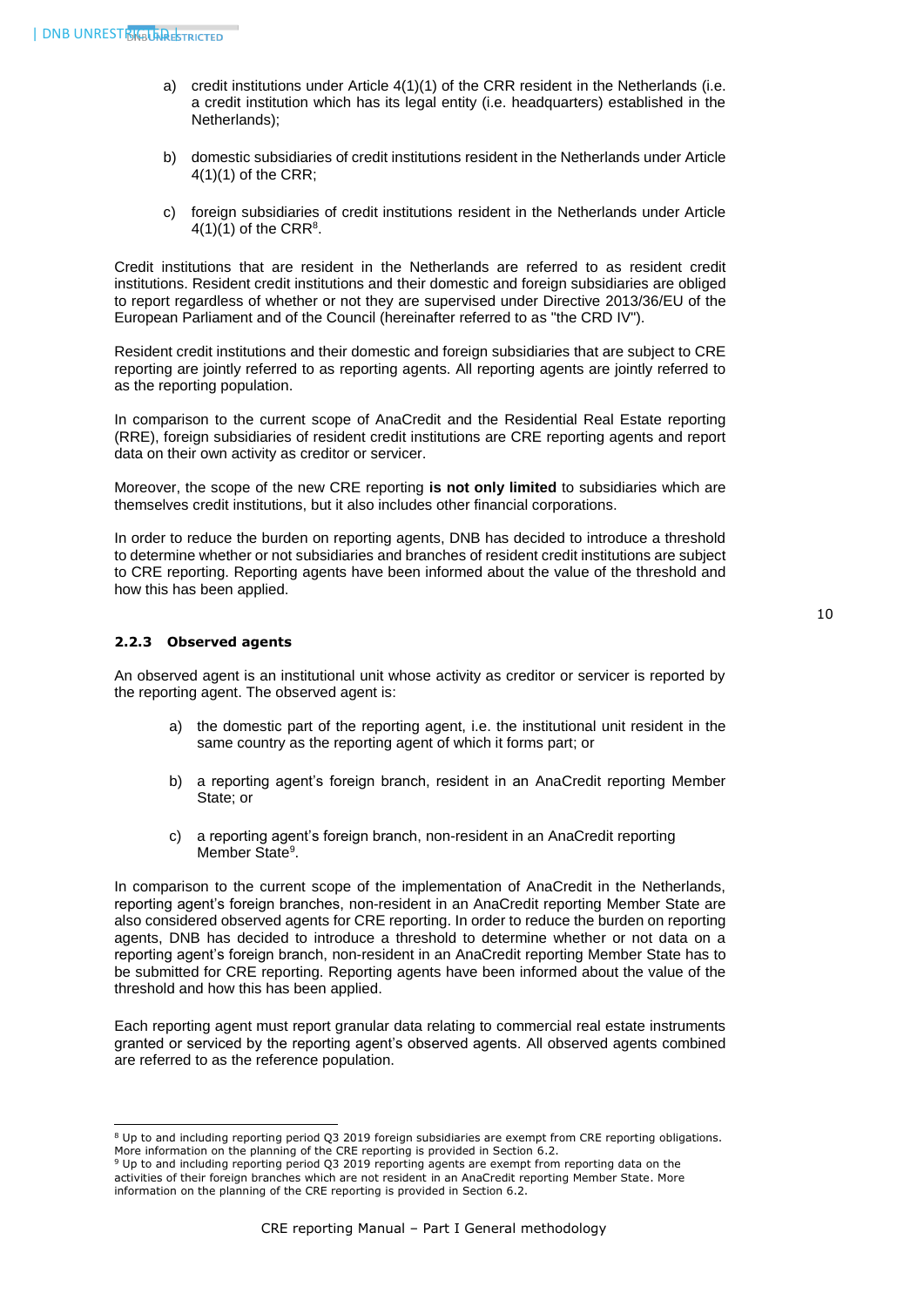An observed agent is always related to a reporting agent. Depending on the reporting agent itself, there may be just one or several observed agent(s) affiliated with the reporting agent. The number of observed agents that a reporting agent has, is exactly the same as the number of institutional units of the reporting agent falling in the perimeter of the reports.

#### <span id="page-11-0"></span>**2.3 Use of thresholds to determine CRE reference population**

Taking into consideration the reporting burden associated with the implementation of the new CRE reporting, DNB has decided to introduce thresholds to determine the CRE reference population (i.e. reporting agents and observed agents together). Data reported for reference period Q2 2018 has been used to apply the thresholds. Reporting agents have been informed about the CRE reference population after the application of the reporting thresholds. No changes to the thresholds, nor to the reference population have been made ever since,

Any future changes in the methodology to determine the CRE reference population will be communicated to the reporting agents due course.

# <span id="page-11-2"></span><span id="page-11-1"></span>**2.4 Reporting obligations of reporting agents**

# **2.4.1 Changes in the population of reporting agents**

A change in the population of reporting agents occurs whenever a credit institution is established or ceases to exist (i.e. as the result of a merger or takeover, the split of an existing credit institution, the establishment of a brand new credit institution, a change in status from a deposit-taking corporation to a credit institution, or the liquidation of a credit institution or foreign branch).

# <span id="page-11-3"></span>**2.4.2 Reporting standard to be applied by reporting agents**

When fulfilling the reporting obligations, reporting agents should comply with certain reporting standards regarding e.g. deadlines, data quality, special values to be reported and technical specifications. These standards will be made available in a separate document, the Data Delivery Agreement.

# <span id="page-11-4"></span>**2.4.3 Relevant accounting standards**

In case the observed agent's legal entity is subject to Regulation (EU) 2015/534 on reporting of supervisory financial information (ECB/2015/13), the data are reported in accordance with either International Financial Reporting Standards (IFRS) or national generally accepted accounting principles (GAAP) – depending on which standards are applied by the legal entity to report its individual FINREP templates to the supervisor. The same accounting standards should be applied to CRE reporting.

#### <span id="page-11-5"></span>**2.4.4 Counterparty identifiers related to reporting and observed agents**

CRE reporting requires that the reporting agent which reports the data as well as the observed agent whose activity as creditor or servicer is reported, be uniquely identifiable. For this reason, all the data reported include the identifier of the reporting agent and the observed agent.

#### <span id="page-11-6"></span>**2.4.5 Overview of total CRE exposures**

The ultimate parent of CRE reporting agents is required to submit to DNB a complete overview of total CRE exposures at each quarter-end. This overview should have a full breakdown by type of entity presenting the individual exposures of branches and subsidiaries, both domestic and foreign.

The overview is to be submitted as an accompanying document via the CRE mailbox [cre@dnb.nl.](mailto:cre@dnb.nl) The deadline for submitting the file is the same as the deadline of the CRE report.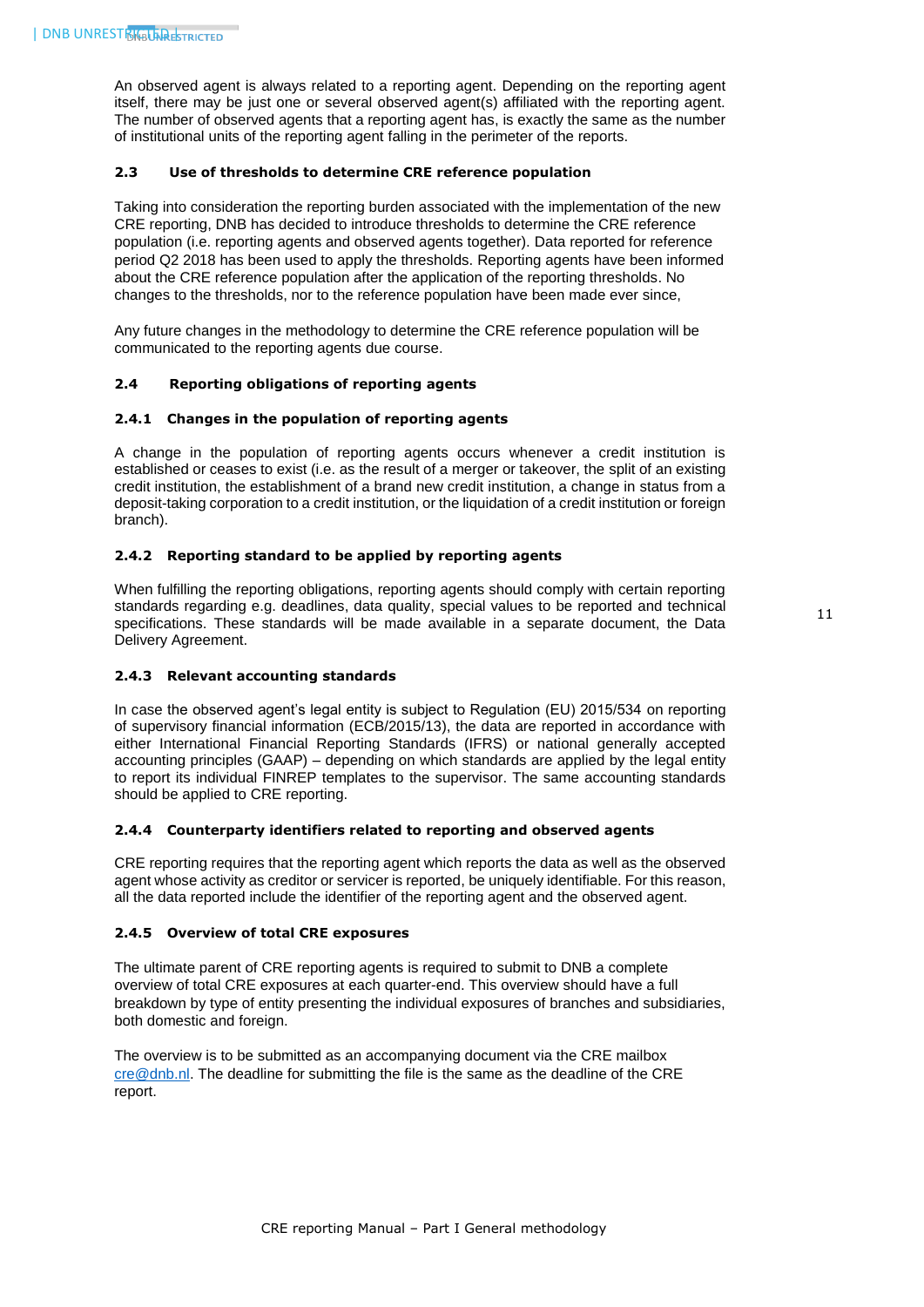1

# <span id="page-12-0"></span>**3. Counterparties in CRE reporting**

This section describes counterparties in the context of CRE reporting and provides definitions of both counterparties directly involved in instruments and counterparties acting as protection providers.

# <span id="page-12-1"></span>**3.1 Identification of counterparties relevant in CRE reporting**

In the context of CRE reporting, 'counterparty' means an institutional unit that has a relation to an instrument and/or to a protection received. In the CRE reporting, an institutional unit can be either a legal entity or a quasi-corporation $10$ . All counterparties which take one or several of the following roles are relevant counterparties and should be registered in the CRE report:

- the debtor of the instrument;
- the creditor of the instrument;
- the servicer of the instrument;
- the originator of the instrument on the condition that the instrument is subject to securitization;
- the protection provider of the instrument (on the condition that a protection has been received related to the instrument);
- the immediate parent undertaking of any debtor of the instrument, or of any protection provider that provides protection to the instrument;
- the ultimate parent undertaking of any debtor of the instrument, or of any protection provider that provides protection to the instrument.

While a counterparty may take one or more of these roles in relation to one or more instruments as at a given reporting reference date, each counterparty and its reference data should only be registered in the CRE report once as at the reporting reference date. See Box 6 below for an illustration of multiple counterparty roles.

<sup>&</sup>lt;sup>10</sup> According to ESA 2010 quasi-corporations "are entities which keep a complete set of accounts and have no legal status. They have an economic and financial behaviour that is different from that of their owners and similar to that of corporations. They are deemed to have autonomy of decision and are considered as distinct institutional units."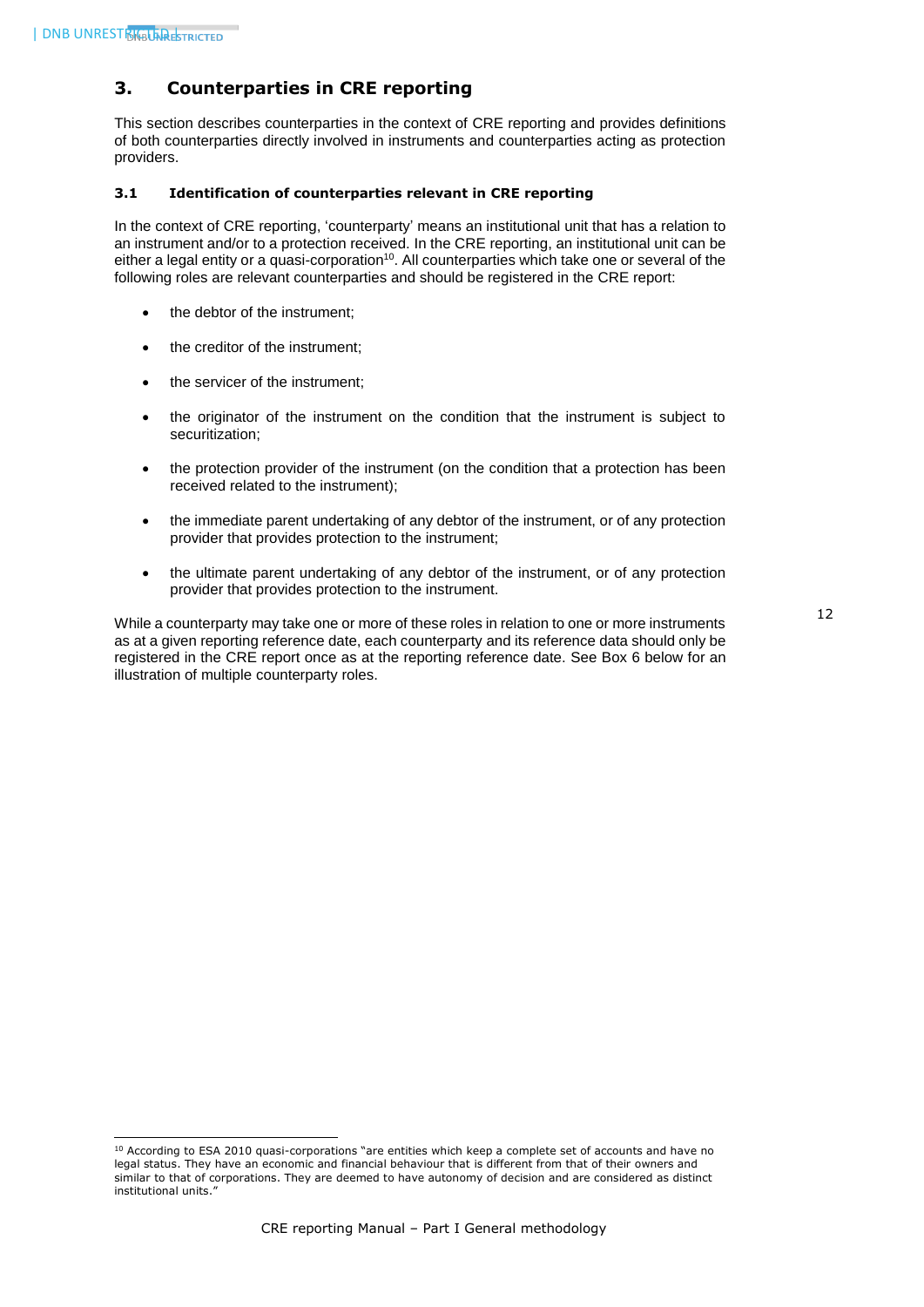## Box 6 – Illustration of multiple counterparty roles

A counterparty can act as debtor or protection provider for multiple instruments. Moreover, an instrument can also have multiple counterparties. This can lead to multiple debtor-instrument-protection relationships. The example below shows the relatively simple case of two debtors, two protection providers and two protections. We can see that the counterparties take both the role of the debtor and the role of protection provider.

This example also contains joint liability: the counterparties are jointly liable for both instruments, and the protections, which are jointly owned by the counterparties, are also pledged as collateral for both instruments. For an illustration and distinction of debtor and protection provider, see Box 8 below.



# <span id="page-13-1"></span><span id="page-13-0"></span>**3.2 Counterparties involved in instruments**

## **3.2.1 Debtor**

The debtor is defined as the counterparty which has the unconditional obligation to make repayments arising under the instrument. Consequently, the debtor is the counterparty that generated the credit risk of an instrument for the creditor.

Accordingly, any counterparty which is unconditionally obliged to make payments under an instrument qualifies as a debtor.

In general, the (original) creditor has provided funds to the debtor or has confirmed to the debtor in legally binding terms that it will make funds available to the debtor under the assumption (enforced by contract) that the debtor will return equivalent funds (and interest payments).

An instrument may have one or more debtors from which the creditor has the right to receive a payment or a series of payments.

If there are several debtors of the same instrument, a plurality of debtors occurs. More specifically, a plurality of debtors occurs when two or more counterparties have the unconditional obligation to make repayments arising under the same instrument, irrespective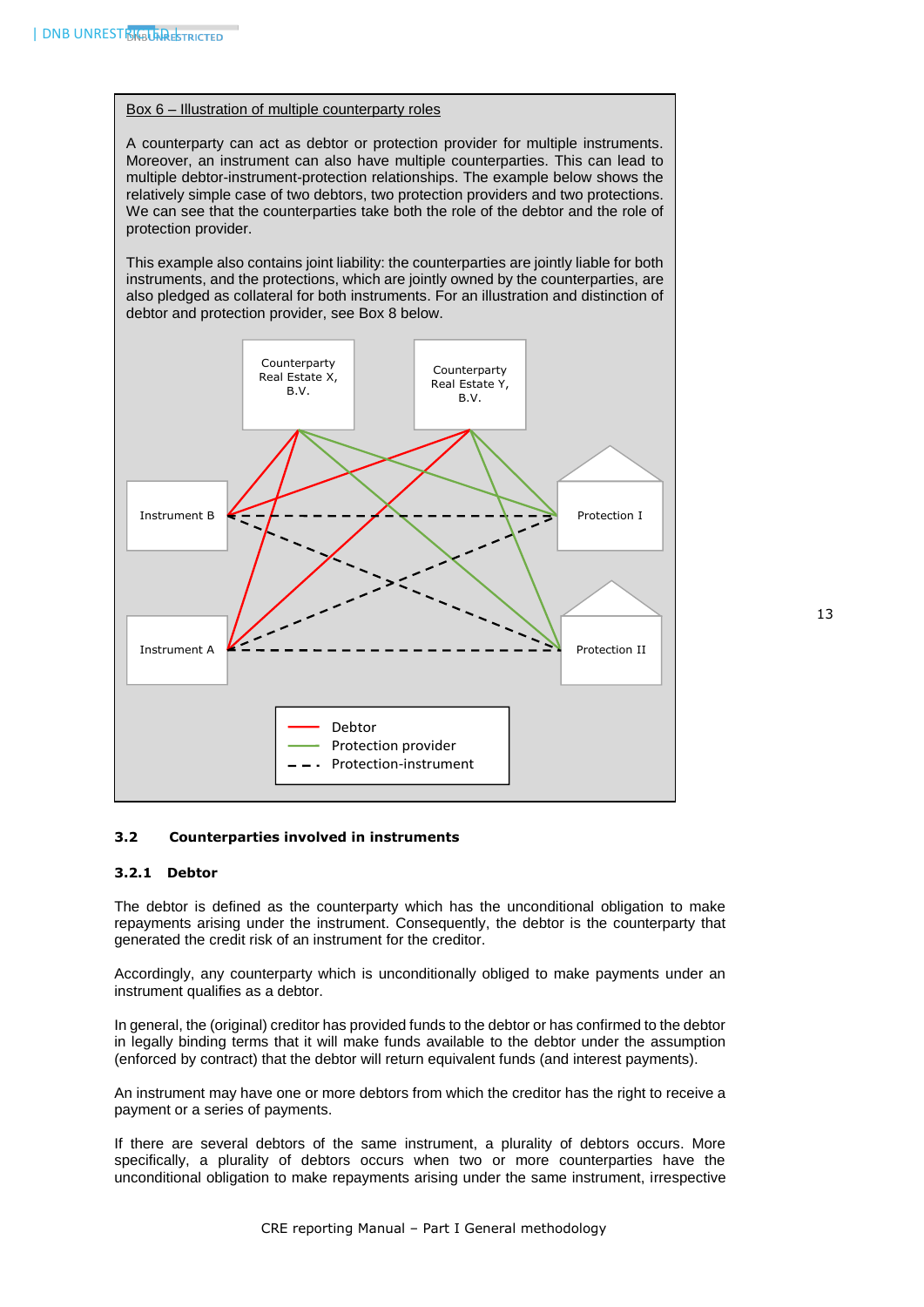of whether each debtor is (a) fully or (b) partially liable for the instrument. In the context of CRE reporting, debtors are fully or partially liable debtors when they unite, by contract, in making repayment arising under the same contract. Whether a case of fully or partially liable debtors is present depends on the terms in the contract regulating the obligation. In the case of a plurality of debtors, all the debtors should be identified.

# <span id="page-14-0"></span>**3.2.1.1 Type of debtor in CRE reporting**

Whether or not an instrument held or serviced by the observed agent is subject to CRE reporting partly depends on the type of debtor of the instrument<sup>11</sup>. Instruments in which debtors are not classified as households according to the definition of ESA sector 'households' (S.14) are subject to CRE reporting. The households sector (S.14) consists of individuals or group of individuals as consumers and as entrepreneurs producing market goods and non-financial and financial services (market producers), provided that this production of goods and services is not by separate entities treated as quasi-corporations. It also includes individuals or groups of individuals as producers of goods and non-financial services for exclusively own final use $^{\rm 12}$ .

Regarding partnerships, an exception has to be made for large independently operating corporations without an independent legal status (i.e. quasi-corporations), for example large shipping companies. This kind of partnerships should be included in the scope of CRE reporting because they have an economic and financial behavior that is different from that of their owners and similar to that of corporations. A typical characteristic of such partnerships is that one or all of their partners are not natural persons but legal persons themselves (e.g. a BV or NV). Therefore, in CRE reporting instruments where the only debtor, or at least one of the debtors, is 1) a legal entity or part of legal entity and/or 2) a quasi-corporation are subject to reporting<sup>1314</sup>.

Over time, the debtor of an instrument might change. For example, when the original debtor of the instrument defaults on the instrument, the guarantor of the instrument (protection provider) must step in and take over the obligations related to the instrument. In that case, the claim of the creditor changes to a different counterparty: the former protection provider now becomes the debtor of the instrument. Box 8 below illustrates this situation.

Furthermore, a change in the debtor of an instrument also occurs when a debtor ceases to exist (e.g. takeover, merger, bankruptcy), and the instrument is taken over by another counterparty. In these cases, the reporting agent should reassess whether the instrument is eligible for reporting under the CRE framework. The purpose of the loan, the type of debtor, but also other criteria (see Section 4) should be taken into account in this process.

#### <span id="page-14-1"></span>**3.2.2 Creditor**

-

A creditor in CRE reporting is the counterparty bearing the credit risk of an instrument other than a protection provider, i.e. the creditor is the counterparty that has the right to receive a payment - irrespective of whether the creditor collects the repayments directly or collection is carried out by a third party - which the debtor is unconditionally obliged to make under the instrument, and irrespective of whether or not the lack of payment is mitigated by any protection.

Generally, creditors lend funds to debtors that lead to the creation of the instrument, irrespective of whether the creditor originated the instrument or acquired its economic ownership. Counterparties that acquire the economic ownership of an instrument from a third party become the creditor of the instrument from acquisition even though they have not directly lent funds to the debtor.

For each instrument reported in the CRE reports, a creditor should be explicitly identified and reported. The role of the creditor is illustrated in Box 6, which describes the basic mechanics of traditional securitisations and the consequences for reporting on the creditor.

<sup>&</sup>lt;sup>11</sup> The reporting obligation also depends on whether or not the instrument is linked to income-producing real estate as defined in Section 1.4.

 $12$  The abovementioned definition is in line with the definition of the sector 2251 (private households) in the BSI reporting (F9001). This means that besides natural persons, also sole proprietors and partnerships are to be excluded from CRE reporting.

<sup>&</sup>lt;sup>13</sup> This delineation of reporting obligations corresponds with the sectoral scope used for AnaCredit.

<sup>&</sup>lt;sup>14</sup> This implies that when an instrument has multiple debtors and one or more of the debtors, but not all, are natural persons and/or partnerships, this instrument is in scope of CRE reporting.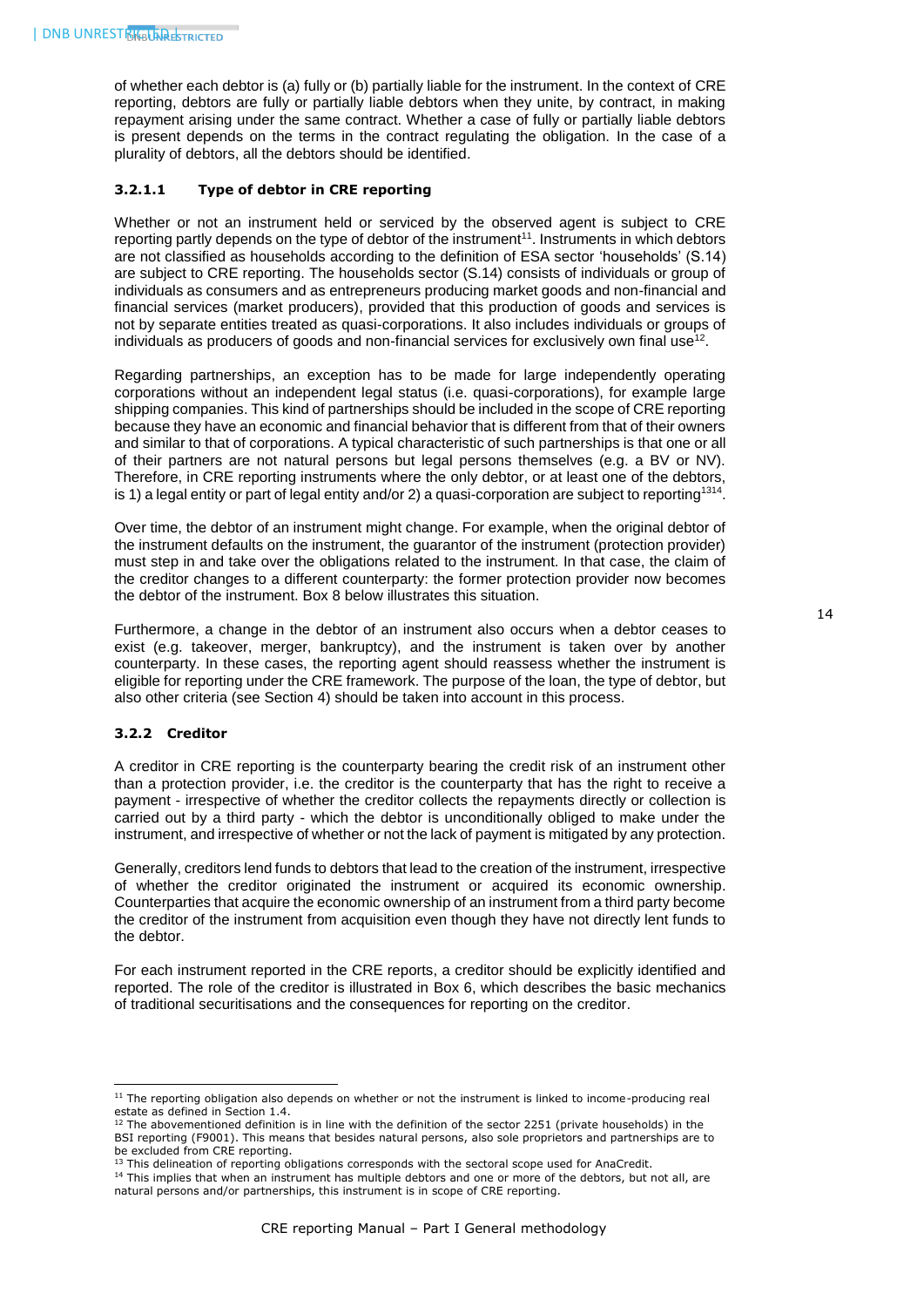For each instrument reported in the CRE reports, a creditor should be explicitly identified and reported. The role of the creditor is illustrated in Box 7, which describes the basic mechanics of traditional securitisations and the consequences for reporting on the creditor.

#### Box 7 – Creditors vis-à-vis traditional securitisation transactions

A traditional securitisation is a transfer of an instrument (or pool of instruments, or part thereof) to a financial vehicle corporation (FVC) or special purpose vehicle (SPV), either by:

- 1) the transfer of legal title or beneficial interest of the instruments from the originator or
- 2) sub-participation where one or more sub-participants agree to fund an instrument in return for the right to receive the principal and interest repayments for the instrument.

These are securitisations where the transferee acquires the economic ownership of the instrument, in other words the legal title or the risk and rewards of the transferred instruments.

In these securitisations, from the moment of the onward transfer, the transferor (i.e. the original creditor) ceases to be the creditor of the instrument and the transferee (i.e. the counterparty that acquires the instrument) becomes the new creditor.

When the original creditor only transfers part of the economic ownership of an instrument, this counterparty remains the creditor to that part of the instrument that it retains. In addition, because this transaction implies a true sale of the part of the instrument that has been transferred, the transferee holds a new instrument in the amount of the transferred part of the original instrument, where the transferee is the creditor to this new instrument (i.e. the transferee acquires its economic ownership).

# <span id="page-15-0"></span>**3.2.2.1 Observed agent acting as creditor**

Instruments that are held by the observed agent are all those instruments of which the observed agent is the creditor. All such instruments are considered to give rise to credit risk for the observed agent. In other words, the following three expressions are deemed to have the same meaning and are used interchangeably:

- instruments held by the observed agent;
- instruments in which the observed agent is the creditor;
- instruments that give rise to credit risk for the observed agent.

Please note that holding an instrument does not imply that the instrument held is an asset of the holder of the instrument (see Section 4 for more information).

# <span id="page-15-1"></span>**3.2.3 Servicer**

A servicer is defined as the counterparty responsible for the administrative and financial management of an instrument. Please note that the role of servicer is defined more broadly than within the meaning of Regulation (EU) No 1071/2013 (ECB/2013/33), (hereinafter referred to as the "BSI Regulation"), where it is restricted to managing instruments underlying a securitisation or instruments that have otherwise been transferred in terms of the collection of principal and interest from the debtor. In other words, the term servicer in the sense of the BSI Regulation is subsumed in the CRE definition. The CRE requirements stipulate that the servicer should be identified for each instrument registered in CRE reporting.

Most commonly, the roles of creditor and servicer are assumed by the same counterparty, i.e. the creditor that holds an instrument is also responsible for its administrative and financial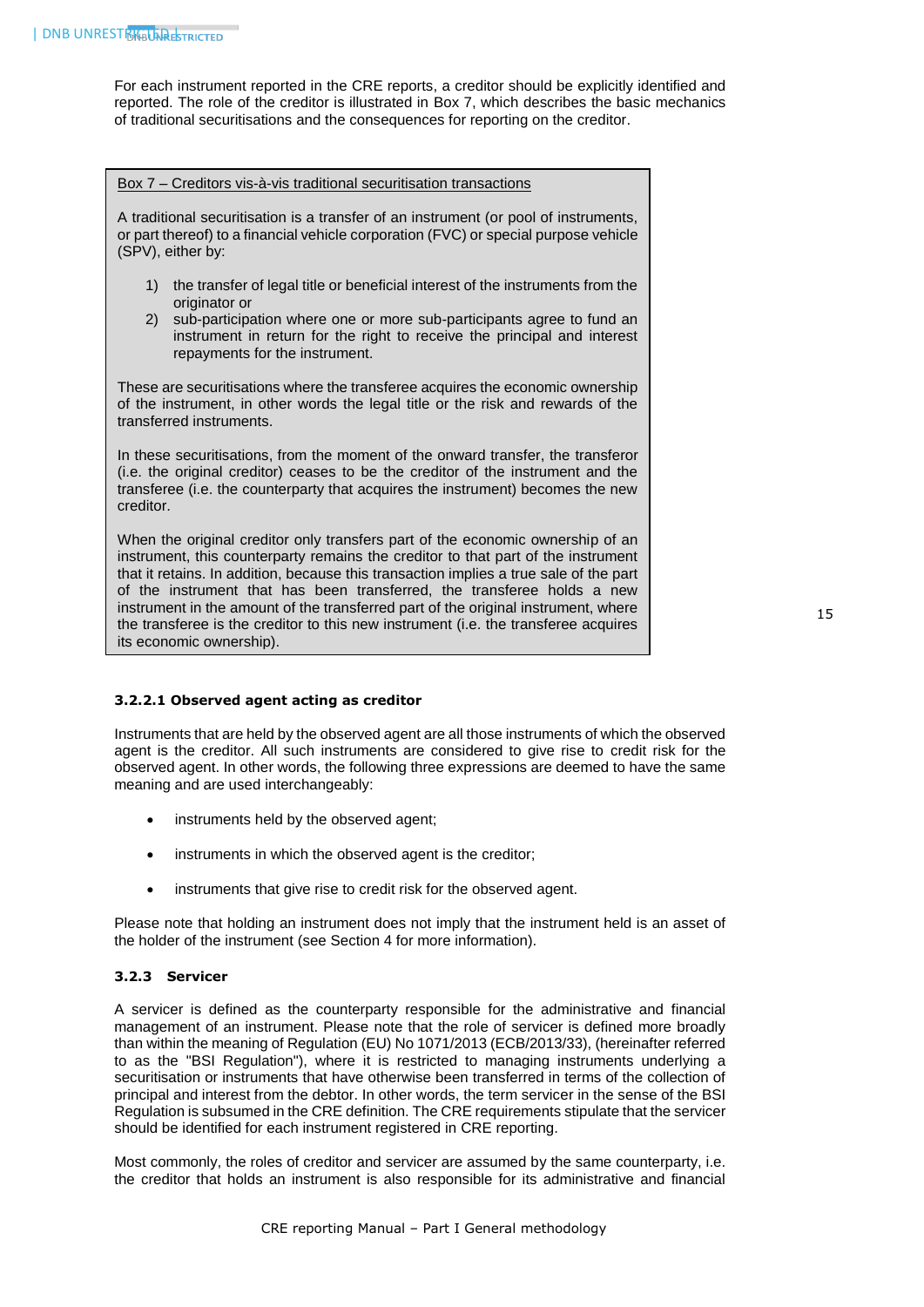management. However, there are specific cases where the counterparties taking on these two roles need not coincide. For instance, by selling or otherwise transferring the economic ownership of an instrument rather than holding it, the previous owner of the instrument generally ceases to be the creditor of the instruments but retains servicing rights. In this case the servicer and the creditor are different counterparties and should both be registered in the RRE reports from the moment of transfer onwards.

Also companies to which the administrative and financial management of an instrument has been outsourced, should be regarded as servicers.

# <span id="page-16-0"></span>**3.2.4 Originator**

In the case of instruments reported in the CRE reports which are subject to securitisation within the meaning of the Regulation (EU) No 1075/2013 (hereinafter referred to as "the FVC Regulation"), the CRE reporting stipulates that the counterparty acting as the originator of such a securitisation transaction should be identified. Pursuant to the FVC Regulation, the originator is the transferor of an instrument or pool of instruments, and/or the credit risk of the instrument or pool of instruments to the securitisation structure.

Furthermore, in accordance with the FVC Regulation, a securitisation is a transaction in which an FVC issues financing instruments to investors, and one or more of the following takes place:

- a) an instrument or pool of instruments, or part thereof, is transferred to the FVC either by the transfer of legal title or beneficial interest of those instruments from the originator or through sub-participation;
- b) the credit risk of an instrument or pool of instruments, or part thereof, is transferred through the use of credit derivatives, guarantees or any similar mechanism to the investors.

Whether or not an instrument is subject to securitization should be indicated accordingly in the data attribute "securitised instrument indicator" in the financial dataset.

Consequently, for such instruments which are subject to securitisation, the counterparty which is the originator in the securitisation transaction should be identified. Conversely, if an instrument is not subject to securitisation, no originator needs to be identified, even when the economic ownership of the instrument has been otherwise transferred to a third party which becomes a new creditor and the transferor remains the servicer.

Please note that securitised instruments are typically still serviced by the originator. If this is the case, the originator is also the servicer and the same counterparty thus needs to be registered as both as originator and servicer.

# <span id="page-16-1"></span>**3.2.5 Protection provider**

The term protection provider is defined as the counterparty that grants protection against a contractually agreed negative credit event and that bears the credit risk of the negative credit event.

In the context of CRE reporting, every protection received is granted by a protection provider. For example, if commercial real estate serves as protection, the owner of the commercial real estate is the protection provider. In the case a guarantee is given by e.g. the parent company of the debtor to secure an instrument (a loan), the parent company is the protection provider.

Please note that the protection provider can differ from the counterparty that issues the protection. For example, in the case securities are used as protection, the protection provider is not the issuer of the securities but the counterparty which uses the securities as protection (usually the holder of the securities). Although sometimes the issuer and protection provider coincide: in the case of guarantees the issuer of the guarantee is also regarded as the protection provider.

A protection provider is distinguished from a debtor, in case the debtor does not pledge any protection (e.g. real estate) herself. The distinction between the debtor and the protection provider vis-à-vis an instrument is based on who bears the unconditional obligation to make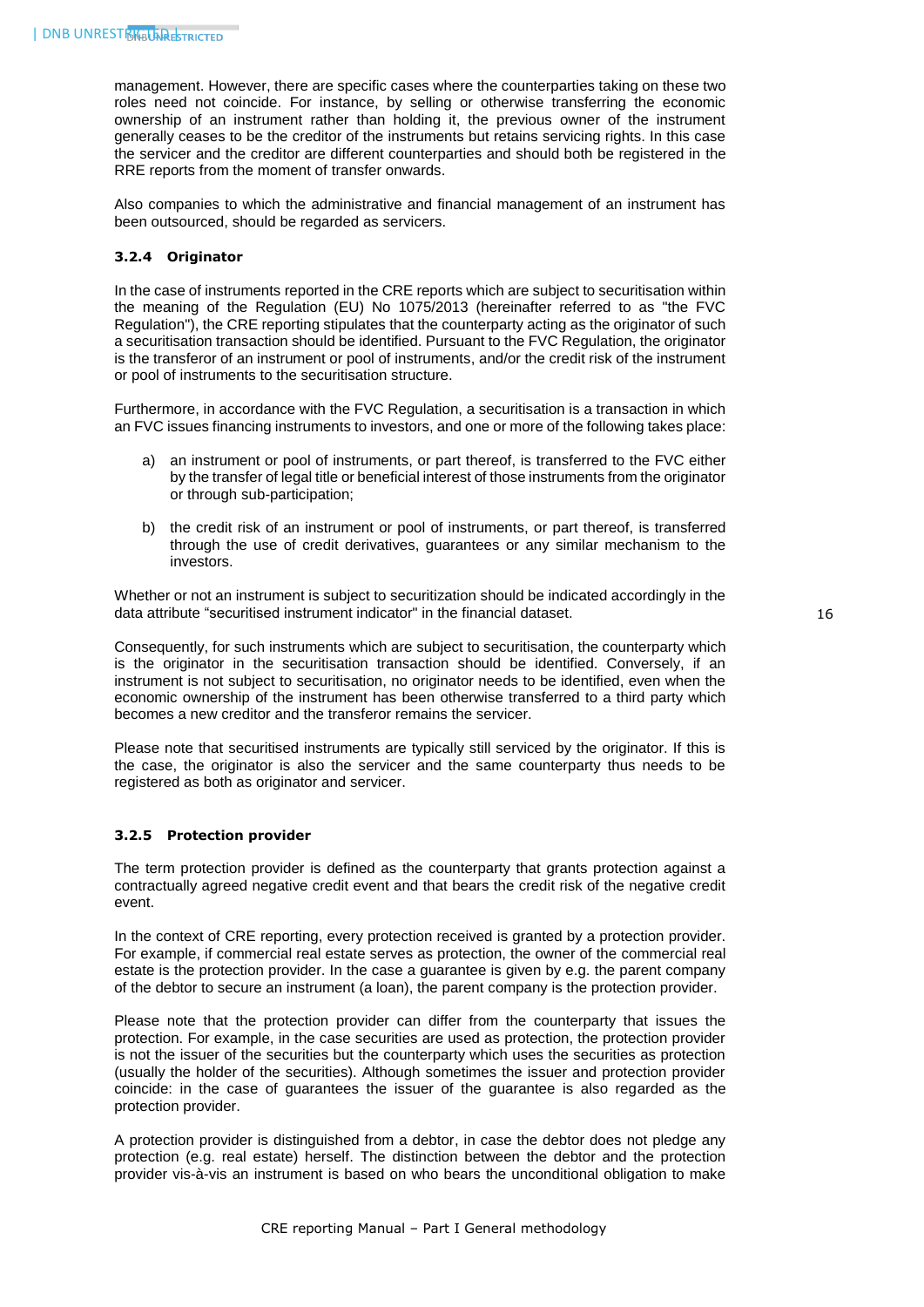payments under the instrument. In particular, the debtor is the counterparty that is unconditionally obliged to pay. Any counterparty that is conditionally obliged to make payments or to otherwise cede (pledged) protection to the creditor (i.e. upon the occurrence of a certain negative credit event) is the protection provider. Note that debtors can also be protection providers in the case of real estate lending. For instance, in the case of a commercial real estate instrument the debtor is the counterparty to which the instrument is granted and which is unconditionally obliged to pay it back. If this counterparty has also pledged commercial real estate as protection, it is also the protection provider (see Box 6).

The distinction between a debtor and a protection provider is further illustrated in Box 8 below.

#### Box 8 – Debtor or protection provider

For the purpose of CRE, the distinction between the debtor of the instrument and the protection provider that provides a protection item securing the instrument is generally based on who bears the unconditional obligation to make payments under the instrument.

In particular, the debtor is the counterparty that is unconditionally obliged to make payments, whereas any counterparty that is obliged only upon the occurrence of a certain negative credit event is the protection provider.

In particular, for an instrument secured by a guarantee whereby a guarantor agrees to pay to the creditor if the debtor defaults, the guarantor is considered to be a protection provider as it is only obliged to provide payment upon the default of the debtor, which is not an unconditional obligation.

However, the credit relationship is recorded between the creditor and the debtor until such time as the guarantee is called. After the guarantee is called the guarantor has an unconditional obligation to the creditor and therefore assumes the role of debtor.

A protection provider is clearly distinguished from a creditor. More specifically, the distinction between a creditor and a protection provider is that under a credit contract a creditor has the right to receive a payment (or series of payments) from a debtor, while a protection provider promises to fulfil the obligations of the debtor in case the debtor fails to do so. The protection provider either makes payments or otherwise transfers (pledged) assets to the creditor subsequent to a contractually agreed negative credit event taking place. While the protection provider may often have the right to recover those funds from the debtor and is entitled to assignment of the creditor's right against the debtor, the creditor exercises this right in the first place. The distinction between the role of creditor and protection provider is illustrated by comparing the basic mechanisms of traditional and synthetic securitisation in Box 9 below.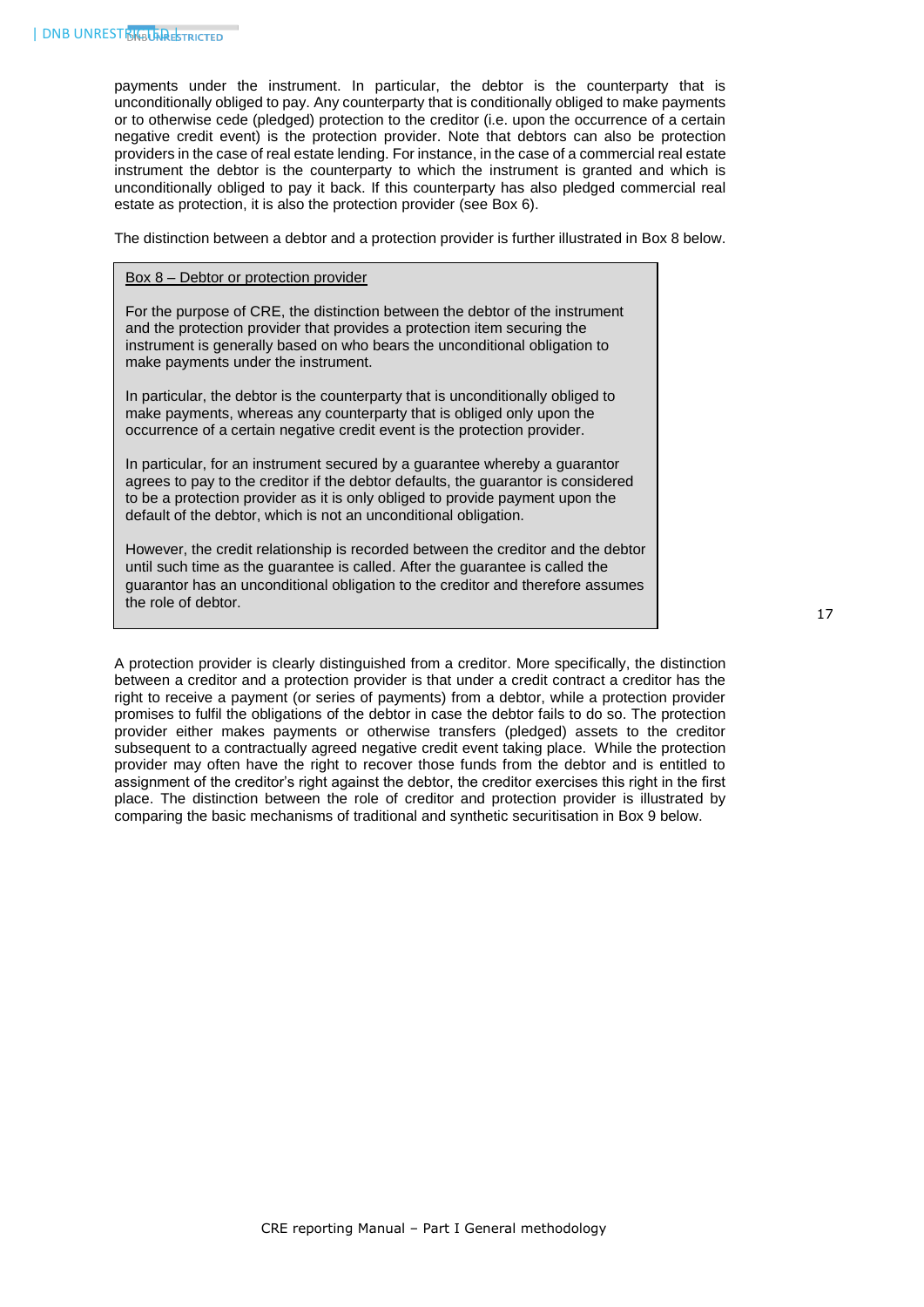1

Box 9 – Creditor and protection providers in securitisation transactions

With regard to instruments that are subject to securitisation, a broad distinction is made between:

(a) Traditional securitisations

In the case of traditional securitisations that are true sales, the transferee becomes the new creditor of the part of the instruments over which it has acquired economic ownership.

(b) Synthetic securitisations, i.e. transfer of the credit risk of an instrument (or pool of instruments, or part thereof), through the use of credit derivatives, guarantees or any similar mechanism to the investors in the financing instruments issued by an FVC. FVCs in this category may not fund the instruments whose credit risk is being transferred.

In the case of synthetic securitisations, the counterparty that assumes the credit risk of an instrument through the use of credit derivatives, guarantees or any similar mechanism is not a creditor but a protection provider. Consequently, if the creditor transfers the instrument to a third party through the use of a guarantee, the transferor is the originator of the instrument and remains the creditor, while the third party becomes a protection provider of the instrument.

# <span id="page-18-0"></span>**4. Instruments covered in CRE reporting**

The purpose of this section is to provide a general notion of what an instrument is. In addition general reporting guidelines are discussed concerning identification of instruments subject to CRE reporting.

Instruments held by observed agents and instruments that are serviced by observed agents are considered in the context of CRE reporting, provided that they fulfil the criteria triggering the reporting obligations which will be discussed in detail in Section 5.

With a view to identifying the instruments subject to CRE reporting, this section focuses only on the counterparty roles creditor, servicer and debtor. These counterparty roles are indispensable for determining the reporting obligation vis-à-vis an instrument. It does not refer to other roles that are generally relevant for CRE reporting. For a complete list of the roles of counterparties please refer to Section 3.1.

# <span id="page-18-1"></span>**4.1 Identification of instruments in the context of CRE reporting**

In general, for CRE reporting the main criterion to assess whether an instrument is to be reported is the purpose of the instrument as defined in Section 1.4. However, the nature of the collateral used as protection for an instrument also indicates if the instrument must be reported.

Regarding the purpose of the instrument<sup>15</sup> a distinction is being made between:

- a) Instruments used for the purpose of investing<sup>16</sup> in income-producing<sup>17</sup> commercial real estate.
- b) Instruments used for all other purposes, not included in a.

<sup>&</sup>lt;sup>15</sup> Note that this includes both instruments with and without protection received (so-called unsecured instruments). Although in the ESRB Recommendation on closing real estate data gaps (ESRB/2016/14) the protection received relating to the instrument is the overriding principle, unsecured loans relating to the investment in commercial real estate should also be reported.

<sup>&</sup>lt;sup>16</sup> Investing means purchasing, building or refurbishing commercial real estate.

<sup>17</sup> Income-producing real estate means all immovable properties with income generated by their rents or profits from their sale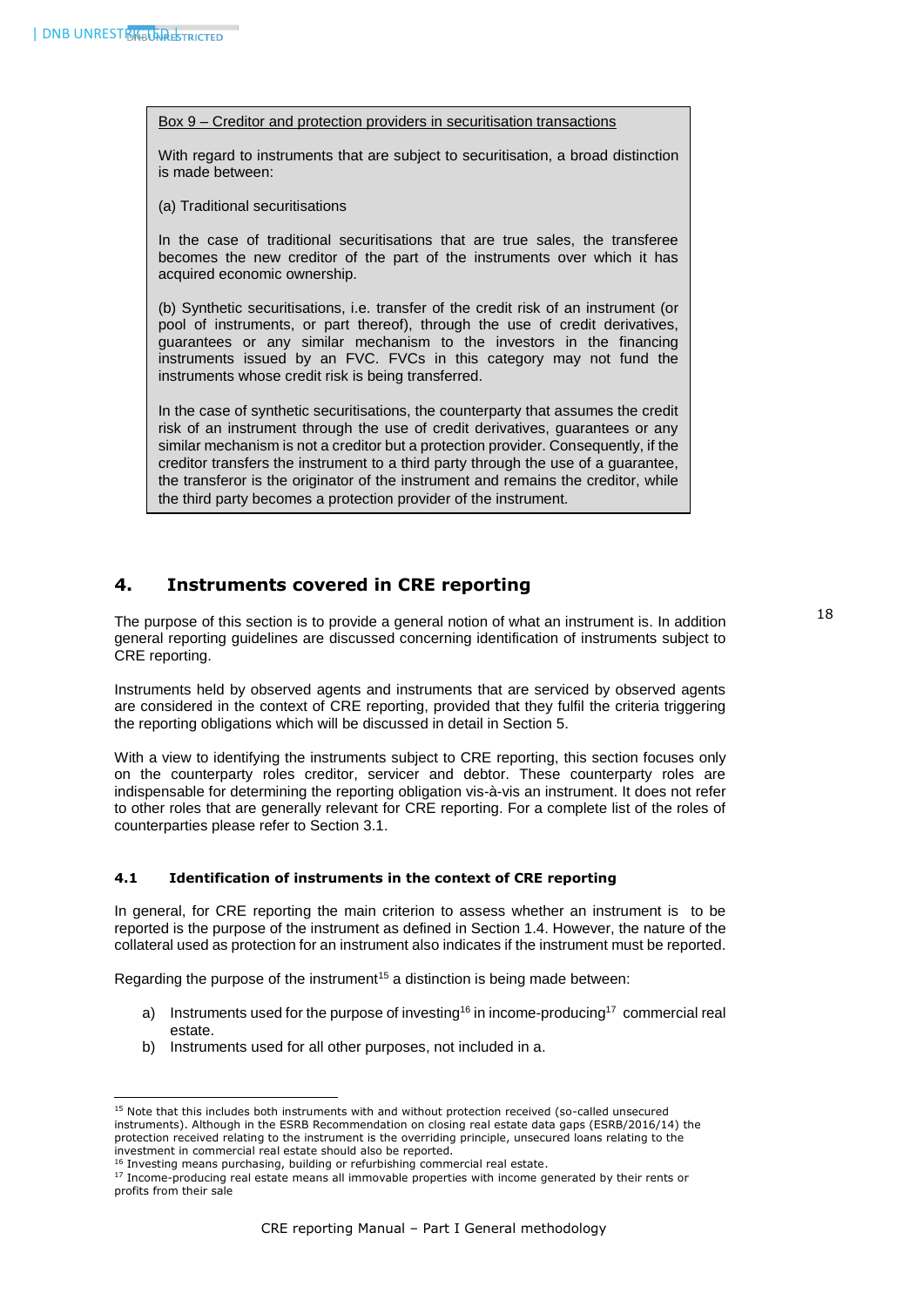Amongst the instruments classified in b, a distinction can be made based on the presence of collateral linked to the instrument:

- I. Instruments without protection received (so called unsecured instruments).
- II. Instruments with protection received.

Further, a new distinction can be drawn between the secured instruments classified in II on the basis of the type of collateral used as protection for the instrument:

- i. Instruments for which commercial real estate has been pledged as a protection item.
- ii. Instruments for which all other types of collateral have been pledged as protection items except for commercial real estate.

All in all, following the distinctions of instruments made above, the instruments that qualify for CRE reporting are those that classify in a, I and i. Chart 2 below illustrates the identification of instruments in the context of CRE reporting.

# **Chart 2. Instruments in the context of CRE reporting**



# <span id="page-19-1"></span><span id="page-19-0"></span>**4.2 The notion of contract and instrument**

# **4.2.1 Contract**

A contract is a legally binding agreement between two or more parties under which one or more instruments are created. In the context of CRE reporting, a contract is a credit agreement between two or more counterparties, with one or more counterparties acting as debtors and one or more counterparties acting as creditors, under which the creditors provide the debtors with funds and the debtors commit to pay them back.

In general, one credit contract can give rise to multiple instruments. Moreover, one credit contract can consist of multiple credit facilities, and each credit facility can consist of multiple instruments. Please note that the concept 'credit facility' is not a separate concept in the CRE data model. Each contract can give rise to one or more instruments, and an instrument can only be related to one contract.

#### <span id="page-19-2"></span>**4.2.2 Instrument**

In CRE reporting, credit is understood as any form of financial accommodation supplied by one or more creditors to one or more debtors under a credit contract. In this connection, an instrument is a specific instance of credit arising under a contract, with specified characteristics, enabling the debtor(s) to receive from the creditor(s) funds to an amount or value regulated in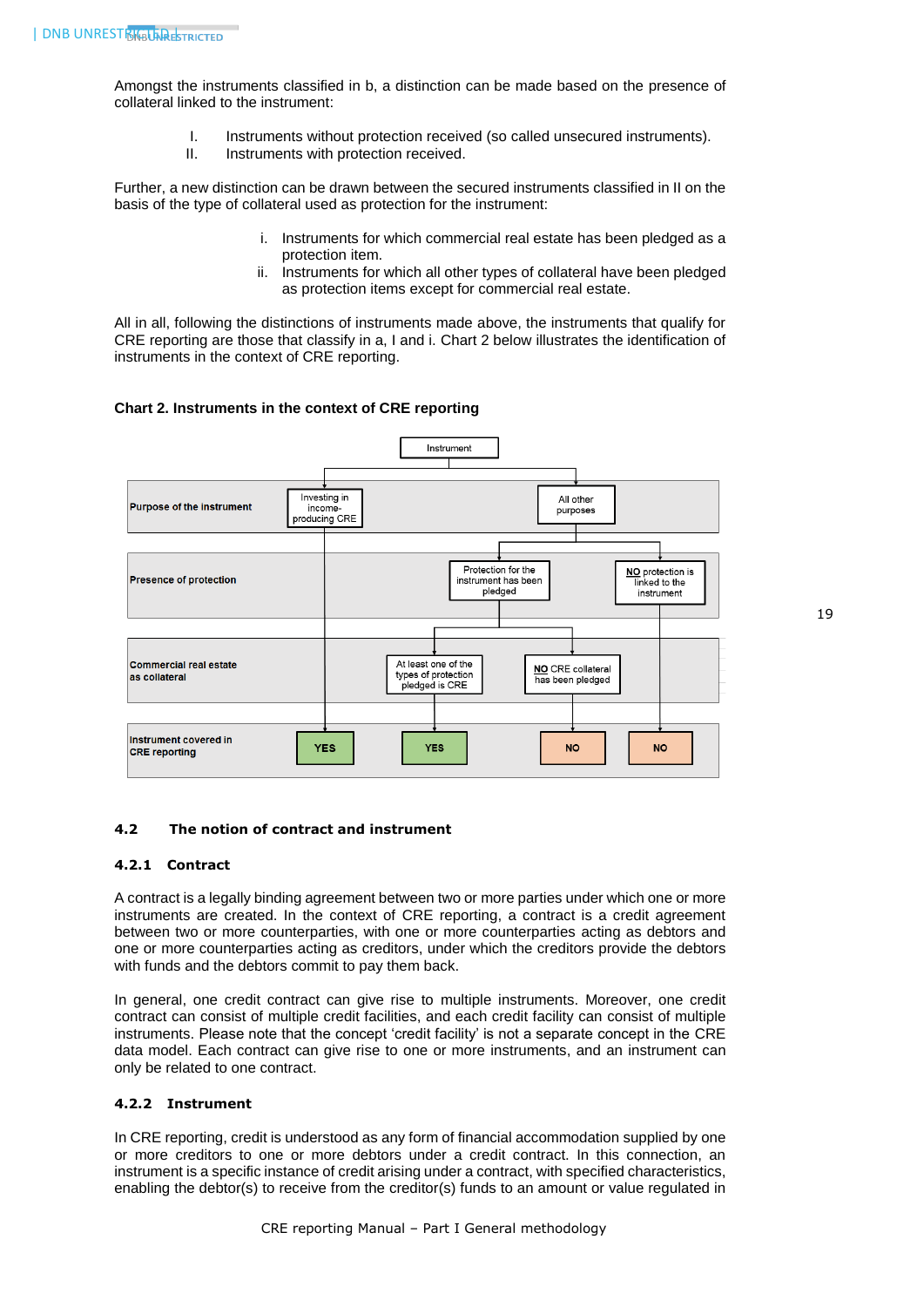the contract. Ergo, the relation between the concept instrument and the concept creditor can be characterized as a many-to-many relationship, i.e. one instrument can have multiple creditors and one creditor can have multiple instruments. The same is true for the relationship between the instrument and the debtor, i.e. one instrument can have multiple debtors and one debtor can have multiple instruments.

CRE reporting considers instruments in the way they are typically managed by credit institutions, i.e. banking products with outstanding balances and credit limits. A credit contract may be managed as a whole, but may have different characteristics for each instrument.

From the perspective of a credit institution, instruments may have a credit balance where the credit institution owes funds to the counterparty; or a debit balance where the counterparty (debtor) owes funds to the credit institution.

# <span id="page-20-0"></span>**4.1.2.1 Credit limits and outstanding balances**

A credit limit, in respect of a specific moment in time, is the maximum debit balance allowed on an account at any given moment under the terms of the credit agreement.

Credit limits are established during the origination process (approval process) and are intended to restrict the amount of debt that the creditor extends to a debtor for the respective credit limit. When a debtor exceeds the credit limits, excesses occur.

Outstanding balances with regard to a specific reporting reference date are the total payments made by or to the debtor on the instrument's account, i.e. the balance of the instrument's account at any point in time is the outstanding balance of the instrument. In other words, outstanding balances are the amount of credit owed by the debtor at a certain point in time. For most instruments, the outstanding balance is the total amount of drawings and other amounts that are open under the instrument. In the context of RRE reporting, all instruments' outstanding balances are measured and reported without netting of protection, even in the case of 100% cash-backed instruments.

Please note, that credit limits and outstanding balances may be measured at different levels under the so-called credit cross-limit structures. Depending on the type of business, credit limits only are granted at certain levels of the credit cross-limit structure, whereas outstanding balances are measured at all levels of the structure. Multi-product credit facilities are typical examples of credit cross-limits, in such case the amounts of credit available under two or more related products might not only be restricted by the individual credit limits set for the products but also by the credit cross-limit.

For a given instrument reported in the CRE reports, the individual outstanding balances under the instrument are reported in the data attribute "outstanding nominal amount", whereas the maximum amount by which the outstanding balance can still be increased within the credit limit associated with the instrument (and/or within the cross-limit following the credit cross-limit structure of which the instrument is a part) is reported in the data attribute "off-balance sheet amount".

Whether or not there is any undrawn amount (off-balance sheet amount) for an instrument depends on the credit limit associated with the instrument (and if relevant on the cross-limit of which the instrument is a part) and the drawing possibilities agreed on in relation to the instrument. In this respect, the following distinction is made:

- a) a revolving credit is an instrument under a credit contract whereby the debtor's outstanding balances are permitted to fluctuate (i.e. increase and decrease) such that, taking into account payments made by or to the credit of the debtor, the credit limit is not exceeded;
- b) a non-revolving credit is an instrument under a credit contract whereby the debtor is enabled to receive funds (whether in one amount or in instalments) and which does not replenish after payments are made by the debtor (or to the credit of the debtor).

#### <span id="page-20-1"></span>**4.2.3 Type of instrument**

Regarding the type of instruments, the following instruments should be in scope of CRE reporting.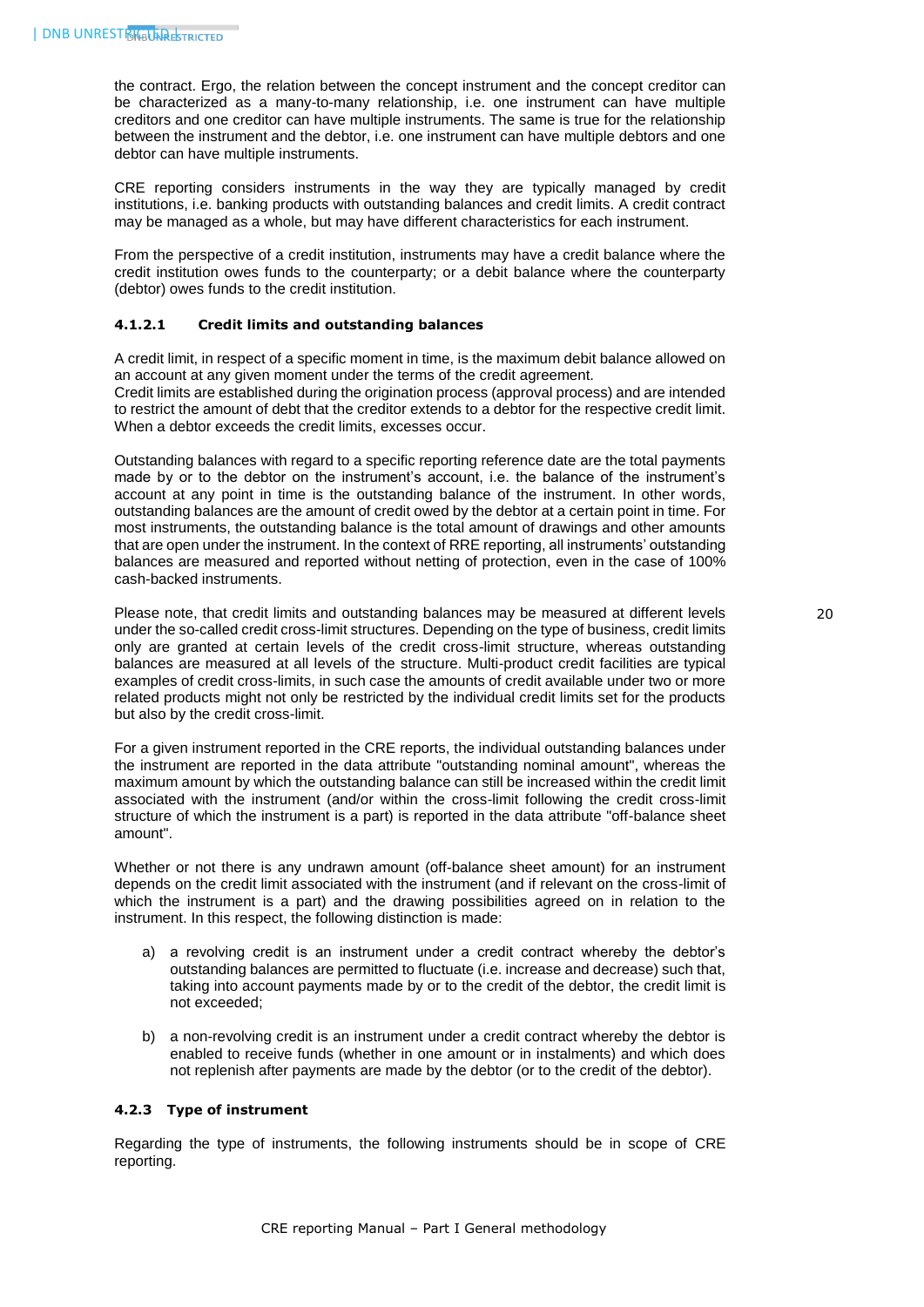- Reverse repurchase agreements
- Deposits other than reverse repurchase agreements
- **Overdraft**
- Credit card debt
- Revolving credit other than overdrafts and credit card debt
- Credit lines other than revolving credit
- Trade receivables
- Financial leases
- Other loans

This classification of instruments coincides with the scope and classification within AnaCredit reporting. Any instrument which does not fall under any of the instrument types listed above, are not considered in CRE reporting. As regards the distinction between the different instrument types, more detailed guidance will be provided in another part of the Manual dealing specifically with the definition of separate attributes (including the "Type of instrument" attribute).

# <span id="page-21-0"></span>**4.3 Acting as creditor or servicer**

This paragraph considers the activity of observed agents as creditors or servicers and provides a description of how to identify the instruments subject to CRE reporting. The activity of an observed agent as creditor or servicer is reported by the reporting agent. While the creditor is the counterparty bearing the credit risk of an instrument, the servicer is the counterparty responsible for the administrative and financial management of an instrument. Although for many instruments the same counterparty typically acts as both the creditor and the servicer, there are instruments for which the two roles are assumed by different counterparties. For CRE reporting, every instrument for which a debtor and a creditor are expressly distinguished as different counterparties (including different institutional units) is subject to credit risk, which means that the creditor may not receive (in full) a payment which it has the right to receive under the instrument. In other words, such an instrument gives rise to credit risk for the creditor. Finally, for every instrument where there is a debtor and a creditor, there is a counterparty - the servicer - that is responsible for the administrative and financial management of the instrument.

Instruments should be reported to CRE where:

- a) the observed agent acts as the creditor, or
- b) the observed agent acts as the servicer, in case the creditor is a third party which is not classified as a credit institution. The creditor should – in this regard – not be a credit institution in order to avoid double counting. After all, the credit institution being the creditor reports the instrument on its own. So instruments otherwise transferred by the originator to a credit institution which becomes the creditor are out of scope of CRE reporting, even when the originator (i.e. the observed agent) still services the instrument. However, instruments securitised by the originator (i.e. the observed agent) to a FVC which becomes the creditor should still be reported by the originator (i.e. observed agent) in case it still services the instrument.

To establish whether an instrument is subject to CRE reporting, it's necessary to consider which roles the observed agent assumes. As a general rule, the observed agent may assume the roles of both creditor and servicer, or just take one of the two roles (either creditor or servicer), in relation to the same instrument. From the perspective of an observed agent, a distinction is made between:

- a) instruments in which the observed agent acts as creditor;
- b) instruments in which the observed agent does not act as creditor but does act as servicer;
- c) instruments in which the observed agent acts neither as creditor nor as servicer.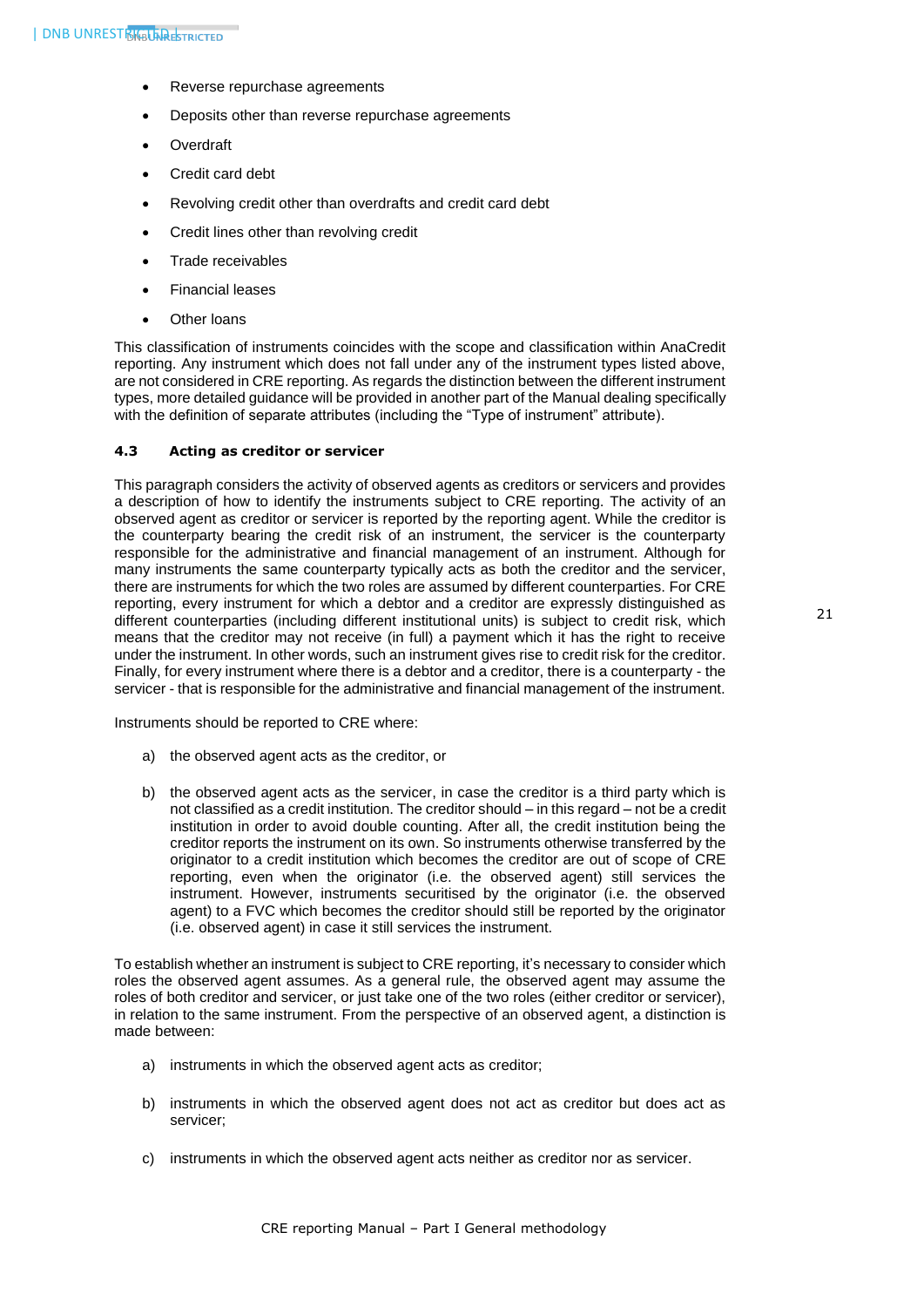Box 10 below presents an overview of the roles that an observed agent can have in relation to an instrument, by concentrating on the relationship between the creditor's role and the servicer's role.

| Box 10 – The observed agent's roles               |                                                                      |                                                                       |  |
|---------------------------------------------------|----------------------------------------------------------------------|-----------------------------------------------------------------------|--|
|                                                   | <b>Observed agent acts</b><br>as creditor                            | <b>Observed agents does</b><br>not act as creditor                    |  |
| <b>Observed agent</b><br>acts as servicer         | Observed agent acts as<br>both creditor and<br>servicer (Case I)     | Observed agent acts as<br>servicer, but not as creditor<br>(Case III) |  |
| <b>Observed agents</b><br>acts not as<br>servicer | Observed agent acts as<br>creditor, but not as<br>servicer (Case II) | Observed agent acts as<br>neither creditor nor servicer<br>(Case IV)  |  |

From the observed agent's perspective:

- Instruments in relation to which the observed agent acts as creditor trigger the reporting obligation to CRE (cases I and II indicated in green).
- Instruments in relation to which the observed agent acts as servicer but does not act as creditor are subject to CRE reporting only if certain conditions apply (case III indicated in orange). See below for more information.
- Instruments in relation to which the observed agent acts neither as creditor nor as servicer are not required to be reported to CRE (case IV indicated in red).

#### *Case I - Observed agent is the creditor and the servicer*

This case comprises all instruments in which the observed agent acts as both creditor and servicer, i.e. the credit institution has granted the loan and is also responsible for the administrative and financial management. Other examples include synthetic securitisations where the credit risk of (a portfolio of) the instruments is transferred by means of a credit protection agreement, without transferring the ownership of the securitised instruments, i.e. leaving the underlying instrument in the ownership of the observed agent and on its balance sheet. More specifically, although the credit risk of the observed agent is mitigated by a credit derivative or a financial guarantee, the observed agent retains the right to receive the payment from the debtor of the instrument and therefore meets the definition of a creditor. Consequently, the observed agent acts as creditor and servicer of instruments subject to synthetic securitisations. Instruments included in Case I have to be included for CRE reporting.

#### *Case II - Observed agent acts as creditor but does not act as servicer*

This case comprises all instruments in which the observed agent acts as creditor, but where the responsibility for the administrative and financial management of the instrument remains with a counterparty other than the observed agent. Examples of such instruments include instruments granted by the credit institution but for which the administrative and financial management of the instrument is outsourced to a third party. Instruments in this class have to be included for CRE reporting.

#### *Case III - Observed agent acts as servicer but does not act as creditor*

The third case covers instruments where the observed agent does not act as creditor, but does act as servicer of such instruments. Examples of such instruments include traditional securitisations that are a "true sale", where the observed agent transfers an instrument to a FVC, but retains servicing rights. In such securitisation transactions the observed agent is responsible for the administrative and financial management of the instrument but does not act as creditor of the instrument. The creditor of such instruments is the FVC.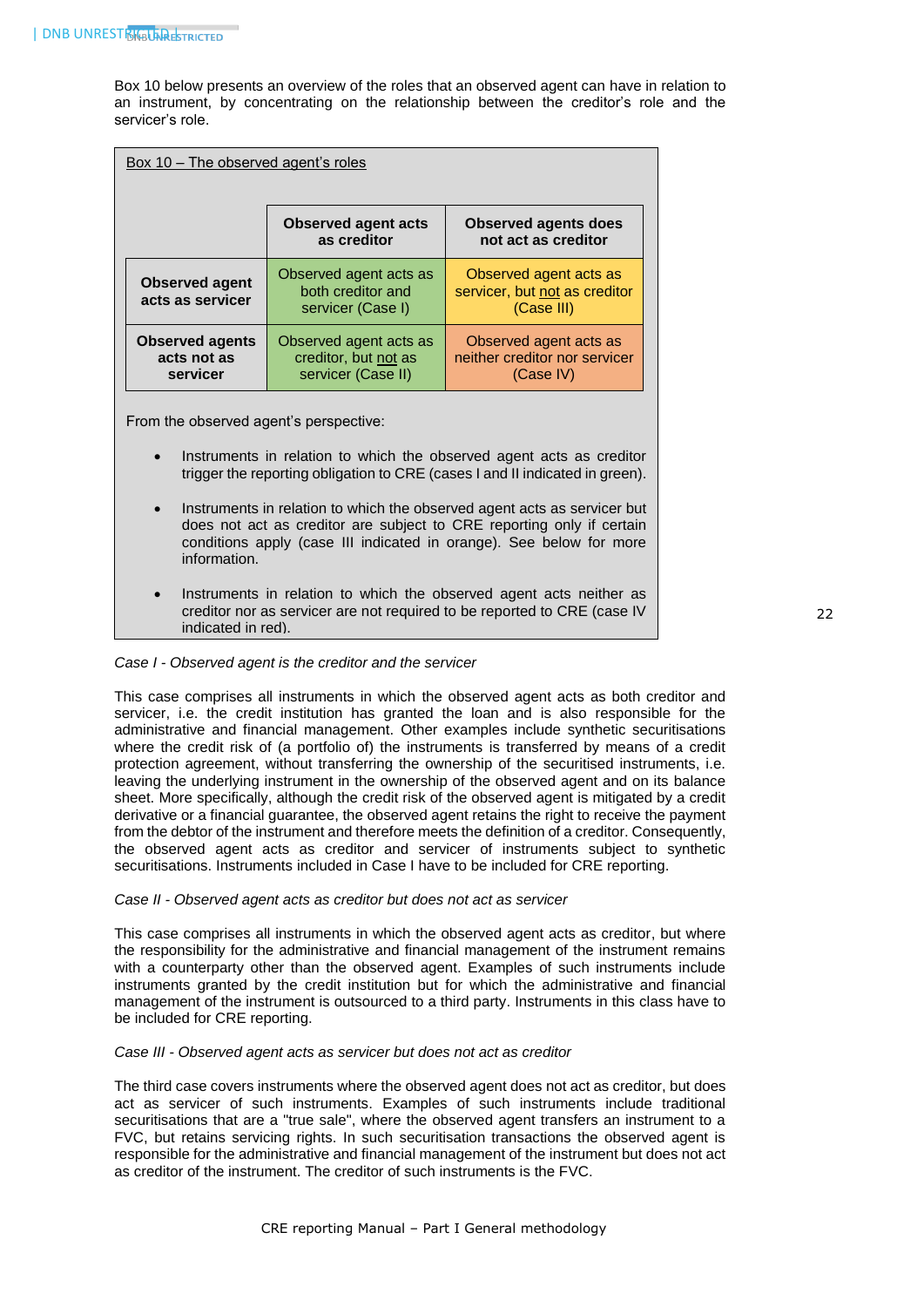Instruments in this class have to be included for CRE reporting as they may be relevant. However, whether instruments are actually required to be reported depends on whether or not they are assets of the observed agent (i.e. when the observed agent should report these instruments as assets in accordance with the applicable accounting standard) or whether or not the third party that acts as creditor of those instruments is a credit institution (please refer to paragraph 3.3 for details).

*Case IV - Observed agent acts as neither creditor nor servicer* 

Instruments in which the observed agent acts as neither creditor nor servicer are not considered for CRE reporting. Case IV above comprises no cases relevant for CRE reporting and is not considered further.

#### <span id="page-23-0"></span>**4.4 Activities of an observed agent**

CRE reporting requires that instruments in which an observed agent acts as creditor or servicer are reported. From the perspective of an observed agent, a distinction is made between the activity of the observed agent as creditor and the activity of the observed agent as servicer.

In general, for an instrument one of the following conditions should hold before considering the instrument for CRE reporting. The instrument:

**Condition a)** gives rise to credit risk for the observed agent, or

**Condition b)** is an asset of the observed agent, or

**Condition c)** is recognised under the relevant accounting standard used by the observed agent and gave rise to credit risk for the observed agent in the past, or

**Condition d)** is serviced by the observed agent; and is held by a legal entity which is not a credit institution.

This information and the information provided in Box 10 can be rewritten in the decision tree depicted in Chart 3 below. The parts of the decision tree are further discussed in the following paragraphs.

#### **Chart 3. Observed agent's roles and CRE reporting**



#### <span id="page-23-1"></span>**4.4.1 The activity of the observed agent as creditor**

The activity of the observed agent as creditor vis-à-vis an instrument implies that the instrument gives rise to credit risk for the observed agent. In this case, the instrument is subject to CRE reporting (irrespective of whether or not the observed agent is the servicer of such instrument), because it fulfils the condition that the instrument gives rise to credit risk for the observed agent.

The activity of the observed agent as creditor is covered in cases I and II, as referred to in Box 9. Please note that although instruments to which the observed agent acts as creditor generally constitute assets of the observed agent, for the condition that the instrument gives rise to credit risk to be fulfilled, it's irrelevant whether or not an instrument is an asset of the observed agent (i.e. condition b) and condition c)), as long as the observed agent acts as creditor of such instruments.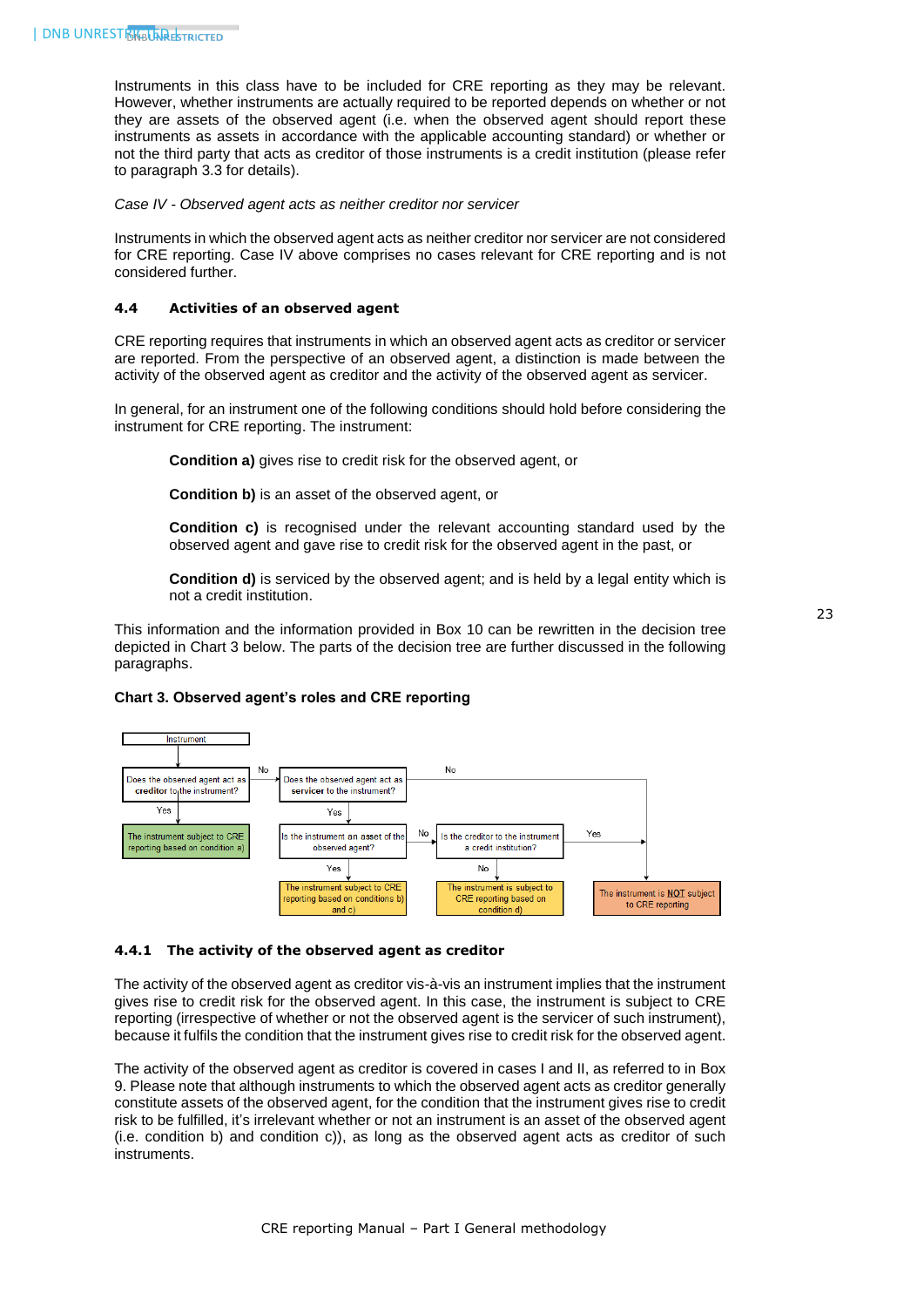#### <span id="page-24-0"></span>**4.4.2 The activity of the observed agent as servicer**

If the reporting obligation in respect of an instrument is not triggered by an observed agent acting as creditor of the instrument, it may still be triggered by an observed agent acting as servicer. A servicer is the counterparty responsible for the administrative and financial management of an instrument, and case III, as referred to in Box 9, may arise under any of the conditions b), c) and d) mentioned above. Please note that condition c) is considered to be superseded by condition b) and is not analysed separately.

Instruments which are subject to a traditional securitisation in which an FVC acquiring the instruments acts as creditor and the observed agent that retains servicing rights acts as servicer fulfil the condition d).

Please note that instruments that are assets of the observed agent to which the observed agent acts as servicer (but not as creditor) are considered for CRE reporting.

# <span id="page-24-1"></span>**4.5 Instruments relevant for the activity as creditor**

This section considers in more detail instruments in which the observed agent acts as creditor. Cases I and II referred to in Box 9 above cover all instruments held by the observed agent. It is irrelevant whether or not such instruments are actually serviced by the observed agent. Depending on the relevant accounting standard, an instrument to which the observed agent acts as creditor may be an asset of the observed agent or an off-balance sheet item.

# <span id="page-24-2"></span>**4.5.1 Instruments that are assets of the observed agent**

The accounting standard relevant for CRE reporting is the accounting standard used by the observed agent. In this connection, Condition b) is deemed to refer to economic assets recorded on the balance sheet of the observed agent.

Furthermore, condition c) is regarded to have the same meaning as condition b). Consequently, condition c)) is considered to be superseded by condition b) and is not further considered separately. In general, a counterparty may be the legal and/or economic owner of an asset. The economic owner bears the risks and is entitled to claim the benefits associated with the asset. The economic owner thus treats the instrument as an asset. Therefore, the economic owner has to report to CRE according to condition a) and condition b). If the legal owner is not the economic owner of the instrument, however, the legal owner does not assume the benefits and risks associated with the instrument.

#### <span id="page-24-3"></span>**4.5.2 Instruments not recognised under the relevant accounting standard**

Instruments in which the observed agent acts as creditor, but which are not recognised under the relevant accounting standard are not assets of the observed agent. The general principle is that the category of instruments in which the observed agent acts as creditor is broader than the category of instruments that are assets of the observed agent.

Such instruments include instruments that are written off, in which the observed agent still has a claim on a third party (debtor), but the instruments are no longer recognised under the relevant accounting standard. Such instruments are subject to CRE reporting. More details will follow in subsequent chapters.

# <span id="page-24-4"></span>**4.6 Instruments relevant for the activity as servicer but not as creditor**

This paragraph considers instruments in which the observed agent acts only as servicer where the instrument is not subject to reporting by the creditor of the instrument. Instruments in which the observed agent is also the creditor are considered in paragraph 3.4.

In the case of an instrument held by a third party (in which a third party acts as creditor), the activity of an observed agent as servicer to the instrument is subject to CRE reporting if the activity of the third party as creditor of the instrument is not already subject to CRE reporting. In this connection, the CRE reporting requirements stipulate that the instrument serviced by the observed agent (which does not act as creditor) is subject to reporting if the instrument is not held by a credit institution.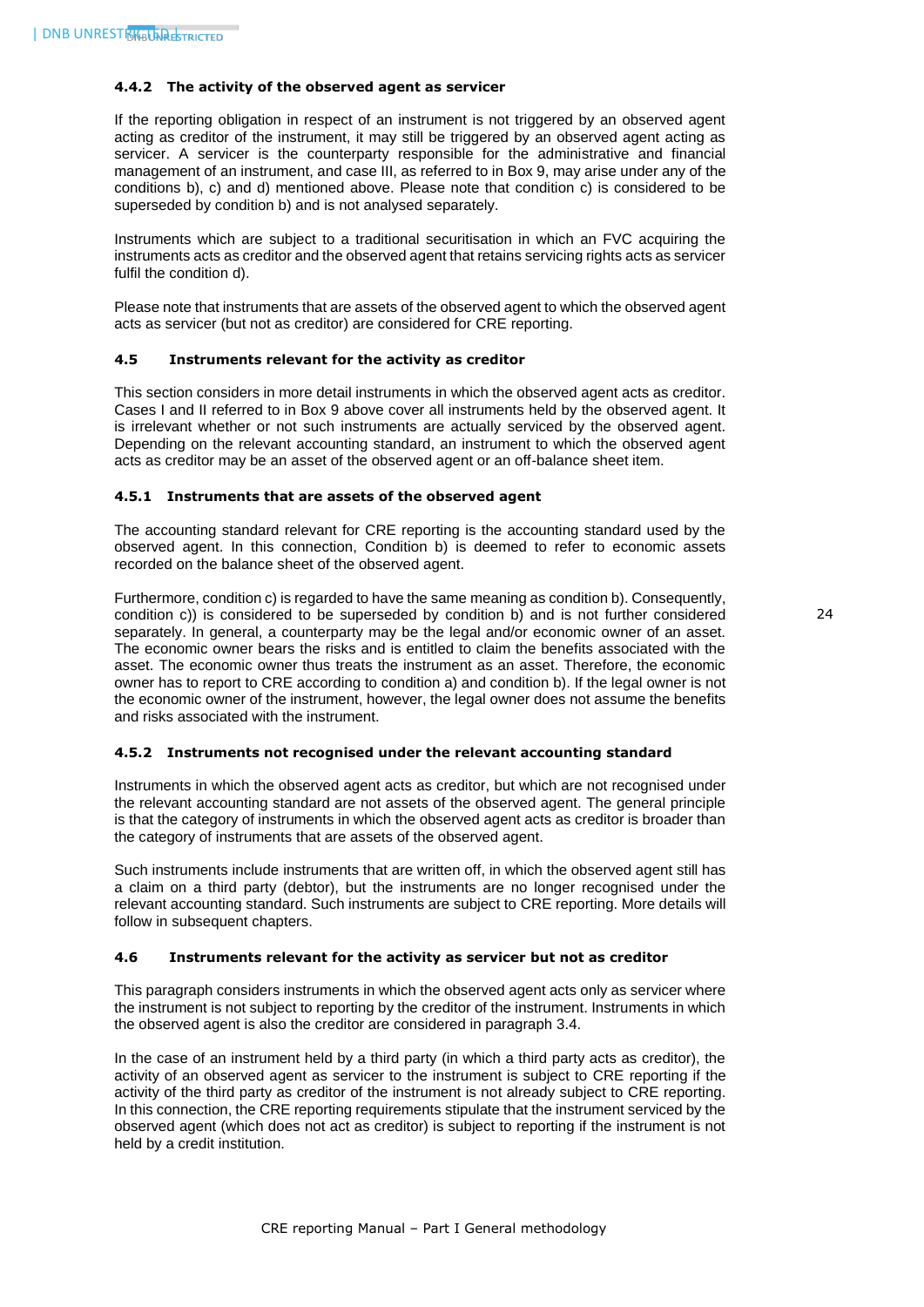For instance, instruments that are subject to a traditional securitisation where the observed agent transfers the instrument to an FVC while retaining servicing rights are in principle considered to fulfil the condition d). Upon the transfer of the instrument, the observed agent acts as servicer (and originator) of the instrument, whereas the FVC, upon acquiring the right to receive the principal and interest payments for the instrument, acts as creditor of the instrument. As the FVC is not a credit institution, the instrument, which is serviced by the observed agent, is subject to reporting (in relation to the activity of the observed agent as servicer but not creditor). The country of residence of the FVC is irrelevant with regard to the reporting obligation of the observed agent.

The decision tree above (page 19) summarises the reporting obligations from the observed agent's perspective, where the boxes in orange focus on instruments that are serviced but not held by the observed agent. Please note that – broadly speaking – securitised or otherwise transferred instruments in relation to which the observed agent acts as servicer constitute the main category of instruments relevant for the activity as servicer but not as creditor. The category also includes fiduciary instruments, but as these instrument are deemed less or not relevant in the context of CRE reporting, these instruments are not further considered.

# <span id="page-25-0"></span>**4.6.1 Not reporting serviced instruments to avoid double reporting**

Instruments that are serviced (but not held) by one observed agent and held by another observed agent are in principle subject to double reporting. However, the CRE requirements aims to avoid double reporting in such cases by stressing condition d) that serviced instruments are reported only on condition that they are not held by another credit institution.

More specifically, given the fact that instruments held by observed agents are in principle subject to mandatory CRE reporting, double reporting – which essentially arises in the case of instruments that are held by one observed agent but serviced by another observed agent – appears to be avoided by exempting the activity of the servicer from reporting. In this connection, condition d) should be interpreted to mean, in respect of instruments in which a third party acts as creditor, that the activity of an observed agent as servicer to the instrument is subject to reporting to CRE reporting only if the third party acting as creditor to the instrument is not a credit institution.

# <span id="page-25-1"></span>**4.6.2 Securitised or otherwise transferred instruments except synthetic securitisations**

The primary aim behind including CRE instruments that are serviced by the observed agent but held by a third party is to collect instruments that are securitised by transferring the actual underlying instruments and their (economic) ownership to an FVC. Such a situation typically concerns traditional securitisations and loan transfers other than synthetic securitisations, where by selling or otherwise transferring the instruments rather than holding them the observed agent ceases to be the creditor of the instruments but retains servicing rights.

In the case of traditional securitisations the economic ownership of the instrument is transferred, generally leading to derecognition of the instrument by the originator (the transferor) and recognition by the new owner on their balance sheet. The transferor is no longer to be identified as the creditor but as the originator. The transferee, which is the new owner of the instrument from an economic perspective, is to be recognised as the creditor. If the transferor retains servicing rights in respect of the transferred instruments, the transferor should also be recognised as the servicer. From the perspective of an observed agent who acts as servicer, such instruments therefore should in principle be considered for CRE reporting.

In the case of transfers of instruments according to Part 5 of the BSI Regulation, other than securitisation transactions, where the economic ownership of the instrument has been partly or fully transferred to a third party, the counterparty responsible for its administrative and financial management may differ from the creditor. The counterparty which originally held the instrument is generally registered as the servicer.

## <span id="page-25-3"></span><span id="page-25-2"></span>**4.7 Other instrument-related aspects for consideration**

# **4.7.1 Instruments recorded on the liabilities side of the balance sheet**

Instruments that give rise to credit risk to the observed agent are either assets of the observed agent or are not recorded on the balance sheet. Such instruments are never liabilities of the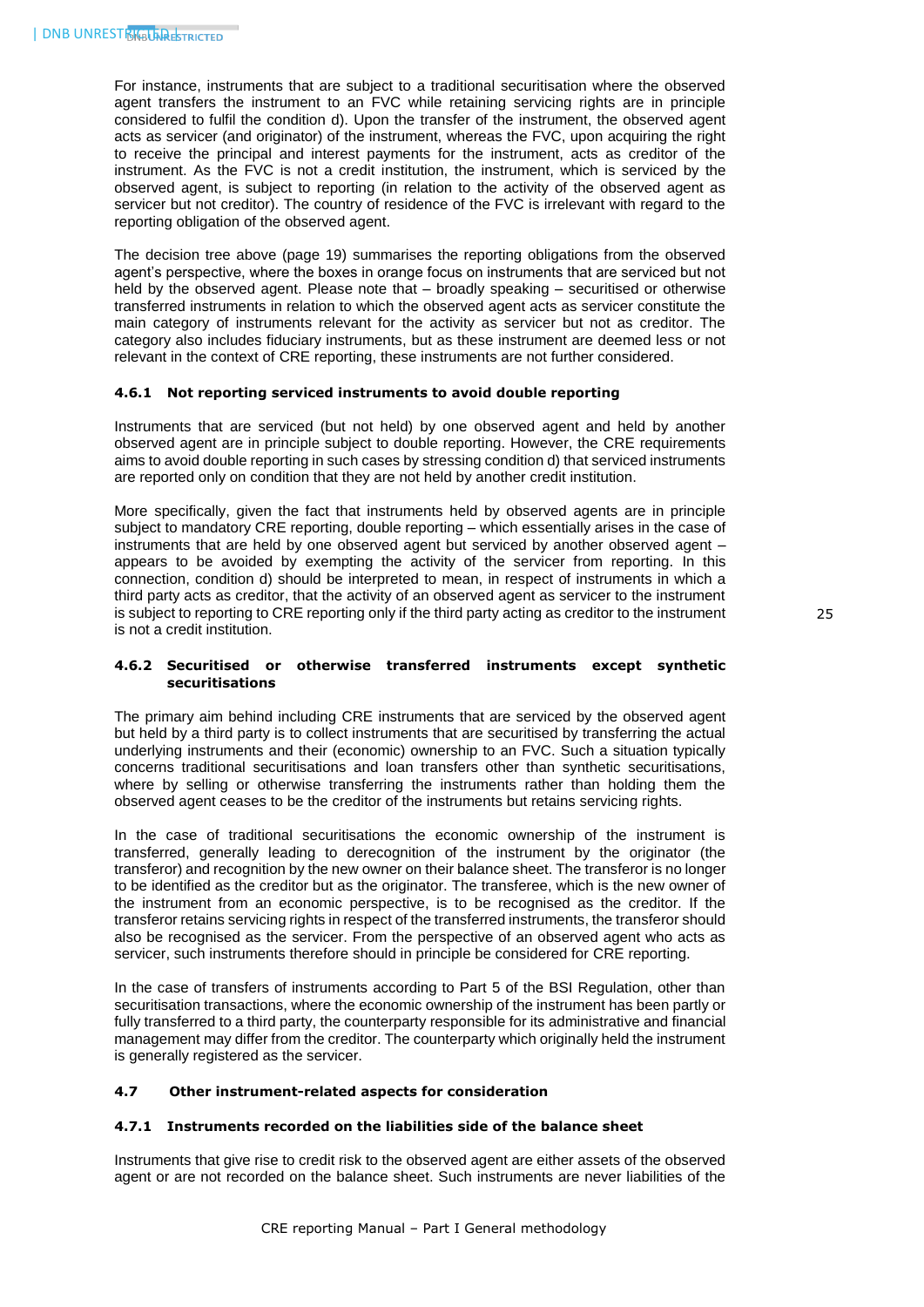observed agent, however. Conversely, any instruments that are of any of the specified types, but are a liability of the observed agent are not considered for reporting.

#### <span id="page-26-0"></span>**4.7.2 Instruments that are not eligible**

Instruments which are held or serviced by the observed agent but which are not one of the types of instrument referred to in paragraph 3.1.3 do not fall within the scope of the collection.

#### <span id="page-26-1"></span>**4.7.3 Instruments comprising off-balance sheet amounts**

Instruments that are held or serviced by the observed agent are subject to CRE reporting – subject to the fulfilment of other conditions, such as at least one debtor of the instrument is not a natural person or types of instrument are within the scope of paragraph 3.1.3 – could comprise of an off-balance-sheet amount. To this end, this paragraph provides relevant clarification with regard to instruments which comprise off-balance-sheet (undrawn) amounts.

Whether there is any off-balance-sheet amount for an instrument depends on:

- a) the general drawing possibilities vis-à-vis the instrument (for example, some instruments by definition do not have any off-balance-sheet amount) and
- b) whether the instrument is associated with an independent credit limit or it is associated with a sublimit which is linked with a credit cross limit.

Generally, there are three generic types of credit limits and all types of credit limits can be set using these generic types of credit limits:

- i. credit cross-limits, which are given to limit the amount of credit for two or more related instruments; credit cross limits always have credit sublimits;
- ii. credit sublimits, which are individual credit limits under a credit cross-limit that limit the amount of credit that a debtor can have under a given instrument;
- iii. independent credit limits, which are individual credit limits that do not have a superior credit limit (i.e. a credit cross-limit) to restrict the use of credit thereunder.

Given the context of CRE reporting, all the abovementioned types of limits will exist, given the relatively complex nature (compared to e.g. RRE) of CRE lending.

#### <span id="page-26-2"></span>**4.6.3.1 The off-balance sheet amount in relation to credit limits**

Insofar as determining the off-balance-sheet amount for instruments with independent credit limits (type iii.) is generally straightforward, the subsequent paragraphs illustrate the most important parts of credit limit structures and which data elements are essential for determining the off-balance-sheet amounts for instruments in the context of CRE reporting.

Specifically, in the case of an instrument with an independent credit limit, the off-balance-sheet amount is generally determined as the difference between the credit limit and the amount drawn (provided that the drawing possibilities are not restricted by other factors, such as the type of product).

However, for instruments with credit sublimits and a credit cross-limit, the off-balance-sheet amount (for each individual instrument) is linked to the credit cross-limit and generally cannot be determined solely on the basis of the sublimits (as it is for instruments with independent credit limits), without considering the cross-limit and the total amount drawn under the other related instruments of the credit cross limit. This is a direct consequence of the fact that, with regard to credit cross-limit structures, credit limits and outstanding balances are measured at different levels. Specifically, credit cross-limit structures are points where outstanding balances are measured and compared to credit limits. Depending on the type of business, credit limits are granted only at certain levels of the credit cross-limit structure whereas outstanding balances, however, are measured at all levels of the structure.

Multi-product credit facilities are typical examples of credit cross-limits. The amounts of credit available under two or more related products are restricted, in addition to the individual credit sublimits set for the products, by the credit cross-limit.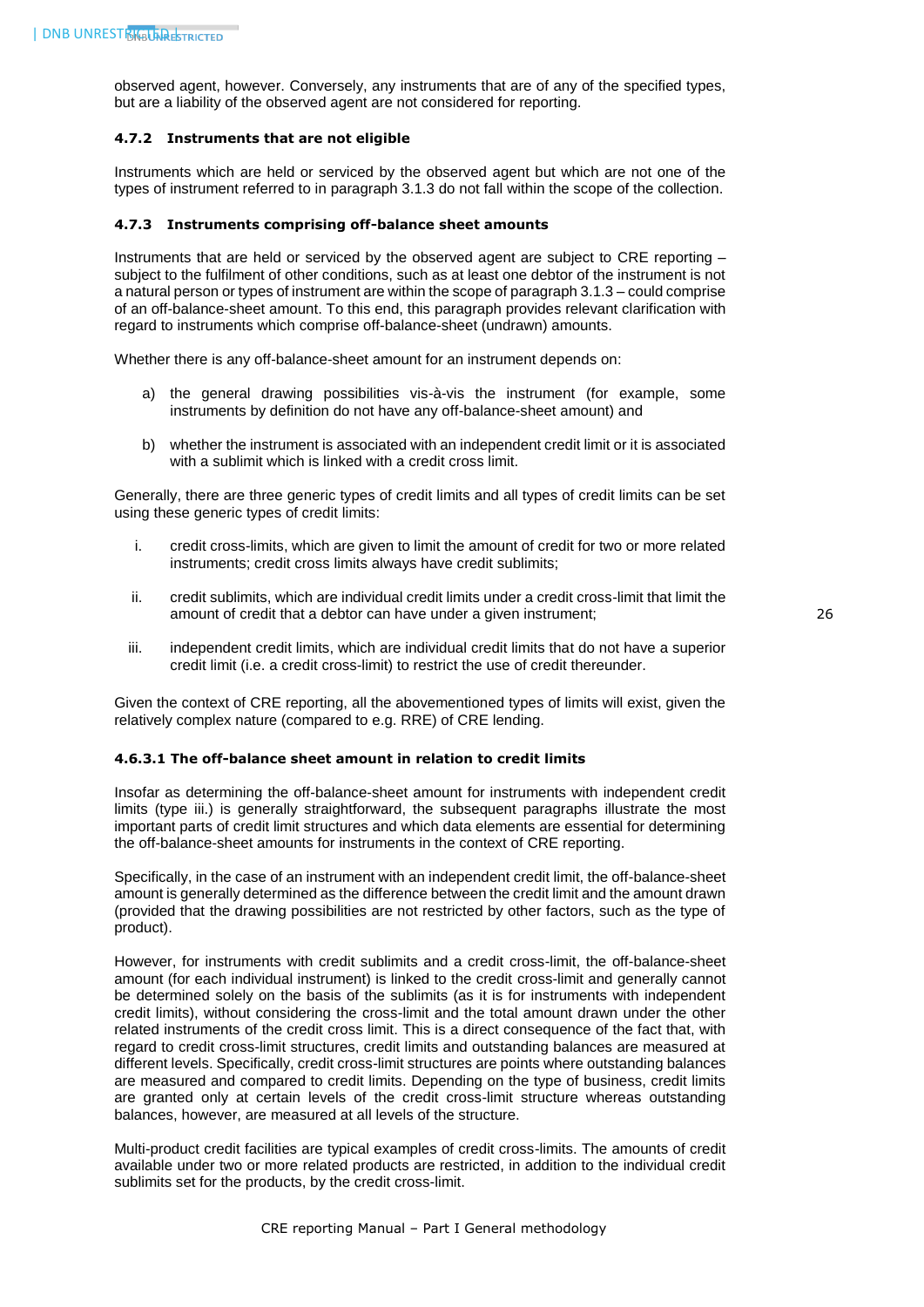Please note that in the general case the amount still available to be drawn under one individual instrument of a credit cross-limit structure depends on the outstanding balances of all instruments of the credit cross-limit (as well as drawing possibilities in relation to the instrument as it is with instruments in general - for example, some instruments by definition do not comprise any off-balance sheet amount). As the procedure has to be applied recursively, however, determining the amount available to be drawn for all related instruments at once is generally not possible. Consequently, the off-balance-sheet amount cannot generally be established for all related instruments of a credit cross-limit. Nevertheless, the expectation is that the data essential in relation to the off-balance-sheet amounts vis-à-vis credit cross limit structures should at least include the information about:

- whether a given instrument is associated with a credit cross-limit or a sublimit;
- the contract that gives rise to the credit cross-limit and the individual instruments;
- the amount of the credit cross-limit;
- all the instruments via which the credit available under the credit cross-limit can be drawn by the debtor;
- the link between the cross limit and the instruments the credit cross-limit structure;
- the individual sublimits of all the instruments under the credit cross-limit;
- all the outstanding balances (amounts drawn) under the individual instruments of the credit cross-limit.

With regard to the off-balance-sheet amounts vis-à-vis the individual instruments, it is necessary to take account of the constraint that the sum of the off-balance-sheet amounts visà-vis the related instruments may not exceed the off-balance-sheet amount of the cross-limit itself.

# <span id="page-27-0"></span>**4.6.3.2 Criteria for reporting instruments in the case of a credit cross-limit structure**

In general, whether or not an instrument is reportable is determined by the criteria triggering reporting, in which the type of instrument as referred to in paragraph 3.1.3 plays an essential role. Therefore, with regard to instruments in the case of a credit cross-limit (e.g. a multi-product credit facility), for each instrument it is necessary to establish the type of instrument in accordance with the CRE reporting requirements.

Generally, two possibilities arise:

- 1. If at the reporting reference date the type of instrument is determined to be one of the types of instrument referred to in paragraph 3.1.3, the instrument is subject to reporting. If so, then both the drawn amount and the undrawn amount (if any) should be reported to CRE.
- 2. If at the reporting reference date the overall features of the instrument do not make the instrument compatible with any of the types of instrument referred to paragraph 3.1.3, the instrument is not subject to CRE reporting.

As a general principle, a credit cross-limit itself is not one of the types of instrument referred to in paragraph 3.1.3, since any drawings of the cross-limit take place solely by means of the individual instruments under the cross-limit. This superior credit cross-limit instrument is therefore not subject to CRE reporting.

Furthermore, as in the general case, for an instrument which is subject to reporting, any undrawn amount that is intrinsically linked with the instrument should be reported under the data attribute "off-balance sheet amount" and has to be taken into account when calculating the commitment amount. In the case of instruments under a credit cross-limit, the commitment amount for each such instrument is the credit sublimit amount of the individual instrument.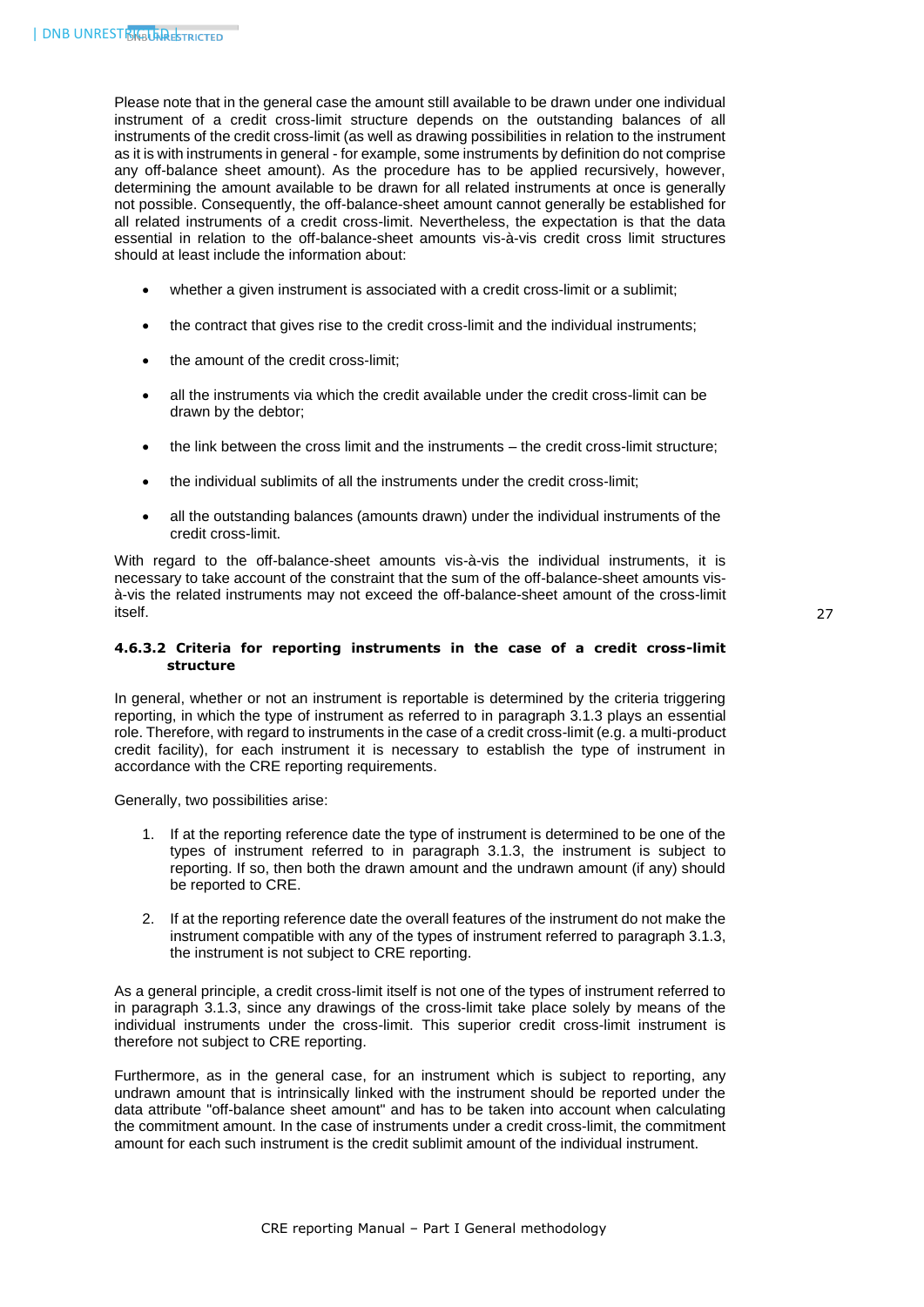#### <span id="page-28-0"></span>**4.6.3.3 The off-balance sheet amount in relation to building deposits**

It could be possible that an instrument relevant for CRE reporting is linked to a so-called building deposit (bouwdepot). Especially in cases where the real estate is being build or refurbished, building deposits could occur.

Generally, in case of a building deposit, the instrument granted to the debtor is paid out in full (i.e. the building deposit and the part of the instrument not characterized as a building deposit) and coincidentally the building deposit part of the instrument is placed on a dedicated deposit account. The deposit account can be used to pay for costs made by for example contracted, mostly subject to the approval of the deposit holder and the credit institution.

Because the instrument is paid out in full, including the building deposit. The building deposit amount is not regarded as an off-balance sheet amount of the instrument (which could be drawn in tranches).

# <span id="page-28-1"></span>**4.7.4 The commencement of the reporting of an instrument**

The following guidelines should be considered when establishing the moment at which an instrument becomes relevant for CRE reporting. Generally, an instrument first becomes subject to reporting at the moment the creditor enables the debtor to draw funds after entering into a legally binding agreement with the debtor. Moreover, whether the creditor commits to the debtor in irrevocable or revocable terms is irrelevant for the commencement moment of the reporting of an instrument.

# <span id="page-28-2"></span>**5. Criteria triggering the reporting obligation**

This section provides a technical explanation of the criteria triggering the reporting obligation of instruments under CRE reporting.

For any observed agent of a given reporting agent, the instrument is the centerpiece of the reporting obligation in the sense that once an instrument held or serviced by the observed agent is determined to be subject to reporting pursuant to the CRE requirements, the reporting agent is required to report the full set of information as specified in the logical data model and data delivery agreement.

# <span id="page-28-3"></span>**5.1 Criteria triggering reporting as of a reporting reference date**

Reporting agents are required to report the full set of information as specified in the logical data model and data delivery agreement as of a certain reporting reference date and related to the instruments held or serviced by the observed agents.

The reporting reference date for CRE reporting is always the last day of the quarter of the year (31 March, 30 June, 30 September and 31 December).

In relation to a specific observed agent, the reporting obligation is triggered for a certain reporting reference date if:

- a) the instrument held or serviced by the observed agent is eligible for reporting under the CRE framework on the reporting reference date (last day of the quarter) or;
- b) the instrument held or serviced by the observed agent has ceased to be eligible for reporting under the CRE framework within the quarter that ends on the reporting reference date.

Chart 4 below describes in more detail when a reporting obligation is triggered for a certain reporting reference date (in this example 30 June 2019).

To establish whether an instrument is required to be reported as of the reporting reference date 30 June 2019, the following steps should be followed:

a) The reporting agent should check whether the instrument fulfills the conditions mentioned in Section 4 of the manual for the first and last month-end dates within the corresponding reference period. In this example Q2 2019. The reference period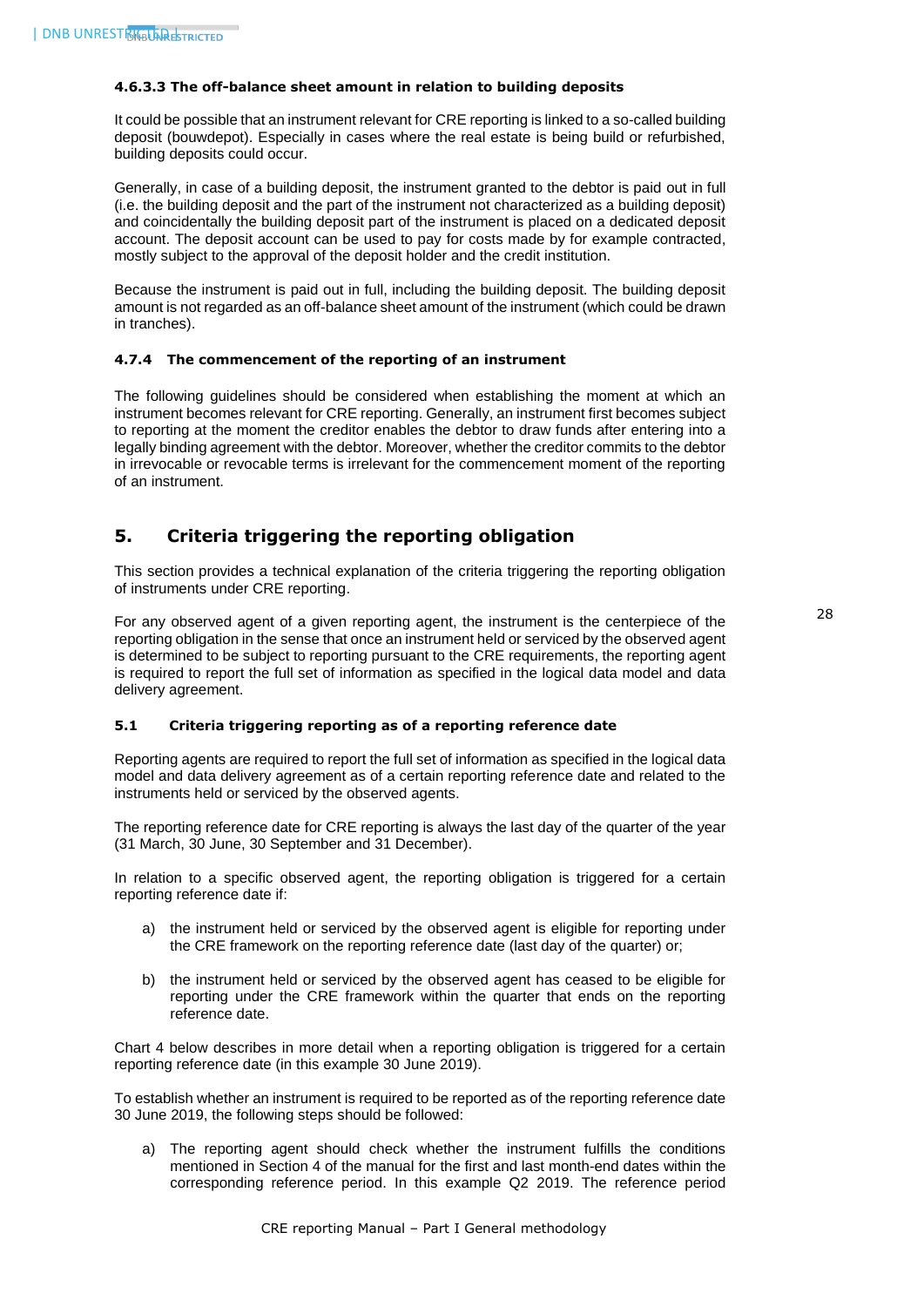relating to 30 June 2019 comprises two month-end dates: 31 March 2019 and 30 June 2019.

- b) If the instrument fulfils the respective conditions on any of these dates (called a qualifying instrument), then the instrument is required to be reported as of the reporting reference date.
- c) If, on the contrary, the instrument does not meet the conditions on any of these dates, then the instrument is not required to be reported as of the reporting reference date.

**Chart 4: Establishing whether an instrument is required to be reported as of 30 June 2019**



As mentioned earlier, the reporting reference period always consists of two month-end dates, i.e. the end-date of the last month of the previous quarter and the end-date of the last month of the current quarter. This means that instruments created and redeemed/written-off within one quarter (not passing the end-date of the last month of the quarter) are not in scope and should not be reported (e.g. instruments created on 15 April and redeemed on 15 May).

The use of the reporting reference period should avoid that instruments will disappear unnoticed from the CRE report. In case the instrument ceases to be eligible in the reference period, e.g. in case of written-off and forgiven loans or redeemed loans, then the instrument is reported on the reporting reference date once more, including the reason why this occurred in the attribute "Exit status" in the Financial data entity. For more information on the attribute "Exit status" please refer to the CRE Manual Part II.

#### <span id="page-29-0"></span>**5.2 Eligible instruments for CRE reporting**

Besides the fact that an instrument should fall within the reporting reference period in order to be reported on a certain reporting reference date, the instrument should also be eligible for CRE reporting. More information about the delineation of CRE and the eligibility of instruments for CRE reporting can be found in Section 1.4 and Section 4, respectively. Chart 5 below summarizes the criteria used to assess the eligibility of an instrument.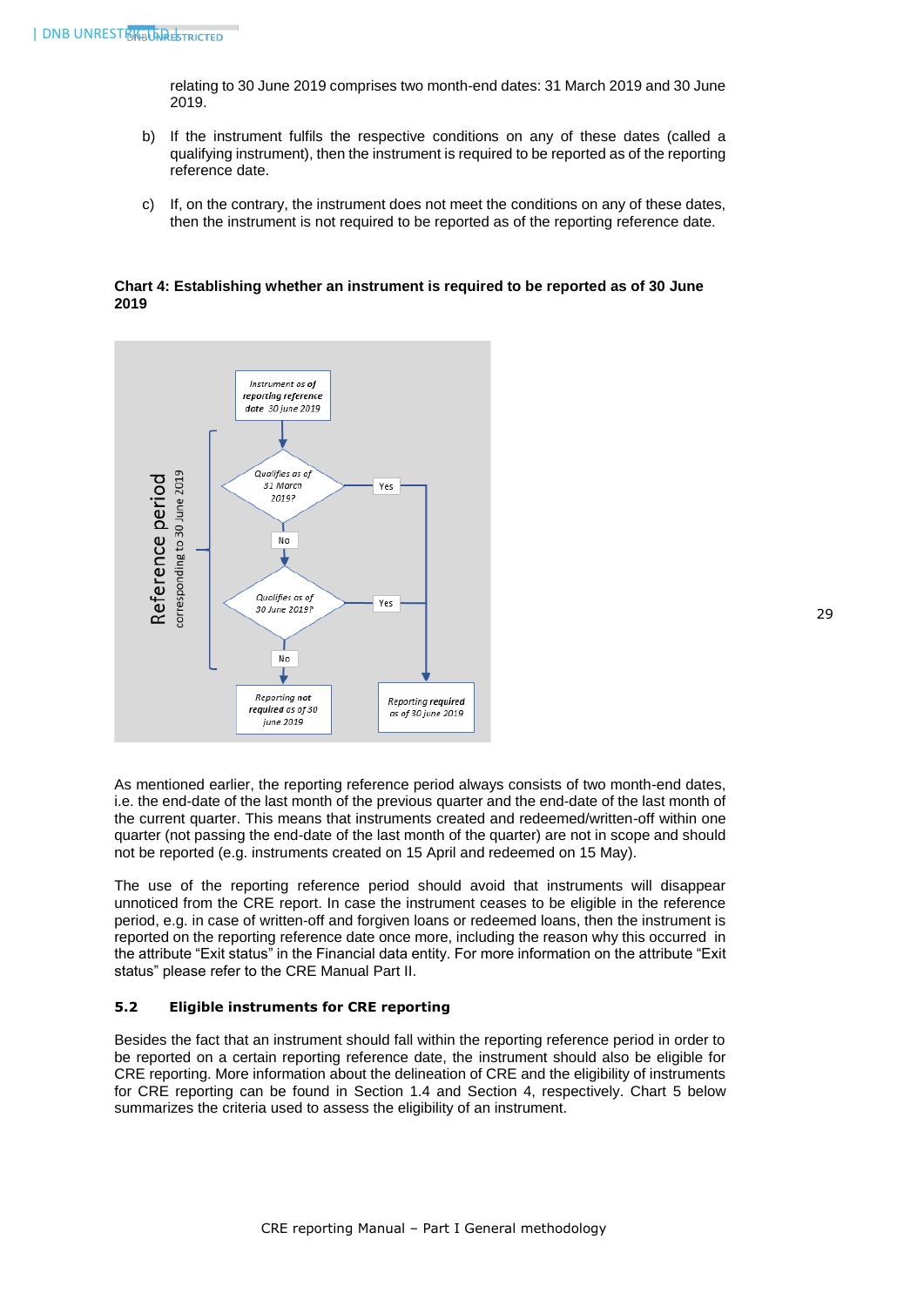# **Chart 5: Eligibility check – is the instrument eligible as of a quarter-end**



**Condition A:** An instrument held or serviced by the observed agent is considered in the context of CRE reporting if it can be classified as discussed in Section 4.1 above. Commercial real estate has been defined in Section 1.4 above.

**Condition B:** As specified in Section 4.1.3 the following instruments are in scope of CRE reporting.

- Reverse repurchase agreements
- Deposits other than reverse repurchase agreements
- Overdraft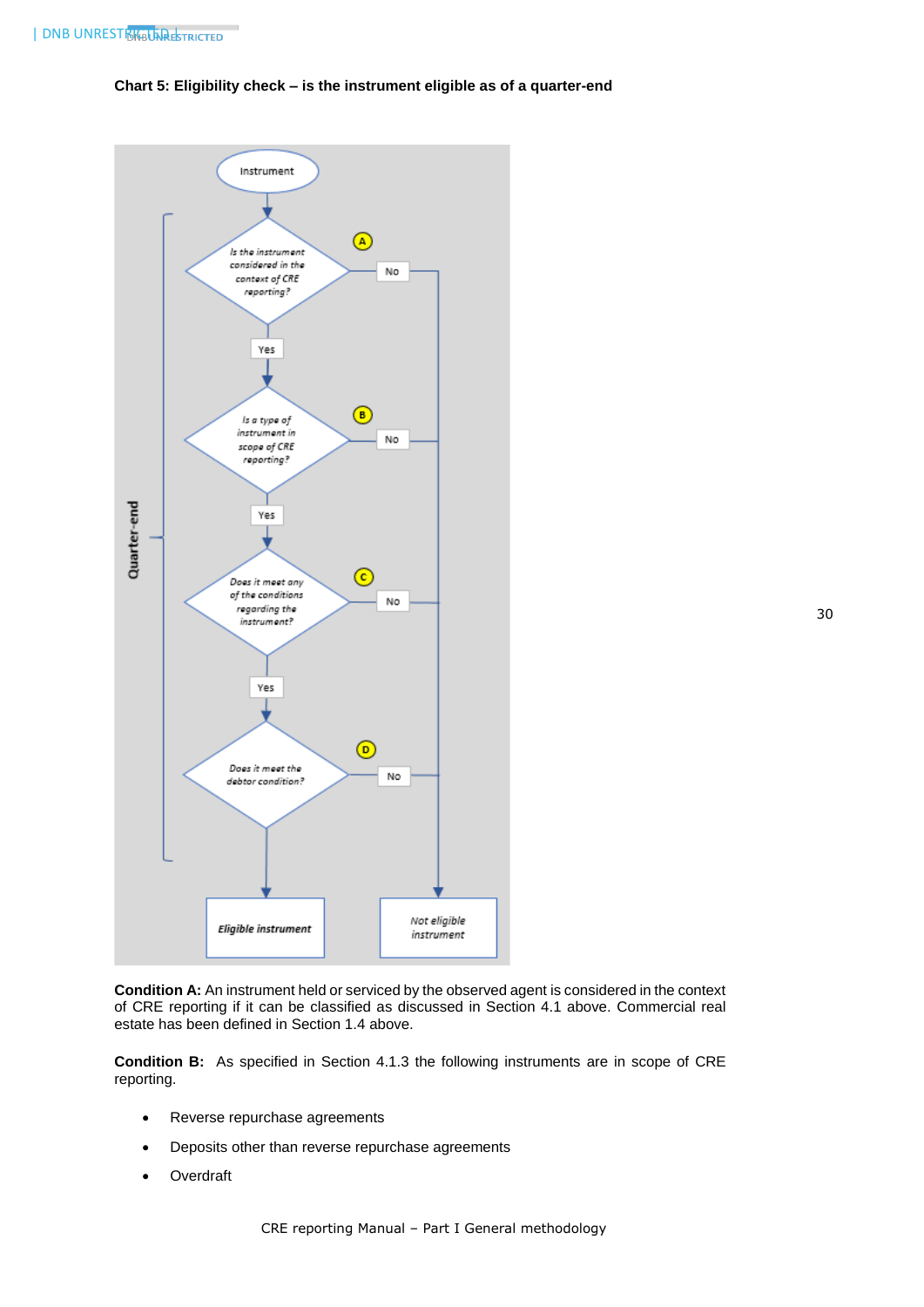- Credit card debt
- Revolving credit other than overdrafts and credit card debt
- Credit lines other than revolving credit
- Trade receivables
- Financial leases
- Other loans

This classification of type of instruments coincides with the scope and classification in AnaCredit. Any instrument that does not fall under any of the instrument types listed above, is not considered in CRE reporting. Further information on the types of instrument is discussed in more detail in Part II of the Manual, which deals specifically with the instruments covered in CRE reporting.

**Condition C:** An instrument held or serviced by the observed agent that is one of the types of instrument listed above is considered in the context of CRE reporting provided that it fulfils any of the following four conditions. The conditions are that the instrument:

- a) gives rise to credit risk for the observed agent, or
- b) is an asset of the observed agent, or
- c) is recognised under the relevant accounting standard used by the observed agent and gave rise to credit risk for the observed agent in the past, or
- d) is serviced by the observed agent; and is held by a legal entity which is not a credit institution.

**Condition D:** An instrument held or serviced by the observed agent is only considered if at least one debtor of the instrument is a legal entity or part of a legal entity, or a quasi-corporation.

This condition means that an instrument held or serviced by the observed agent is eligible if at least one debtor of the instrument is not a natural person. Otherwise, i.e. if the only debtor (or all debtors if there are more than one) of the instrument is a natural person or a partnership, the instrument is not eligible in the context of CRE reporting.

#### <span id="page-31-0"></span>**5.2.1 Written-off loans and other instruments that are not recognised**

A write-off is the full or partial write-down of the carrying amount of an instrument. In the case of a full write-off, the operation leads to the removal of the instrument from the balance sheet. Instruments are often written off when no future economic benefit is expected from them, for example when an instrument is considered to be uncollectible, even though the observed agent may retain the claim against the debtor.

In the context of CRE reporting, an eligible instrument that is written-off should be included in the CRE reports until the moment the instrument is forgiven and no claims exist against the debtor in relation to the instrument. The reason for written-off instruments to be subject to CRE reporting is that the observed agent is a creditor of the instrument and bears the credit risk of the instrument as long as the write-off does not release the debtor from the obligation to pay.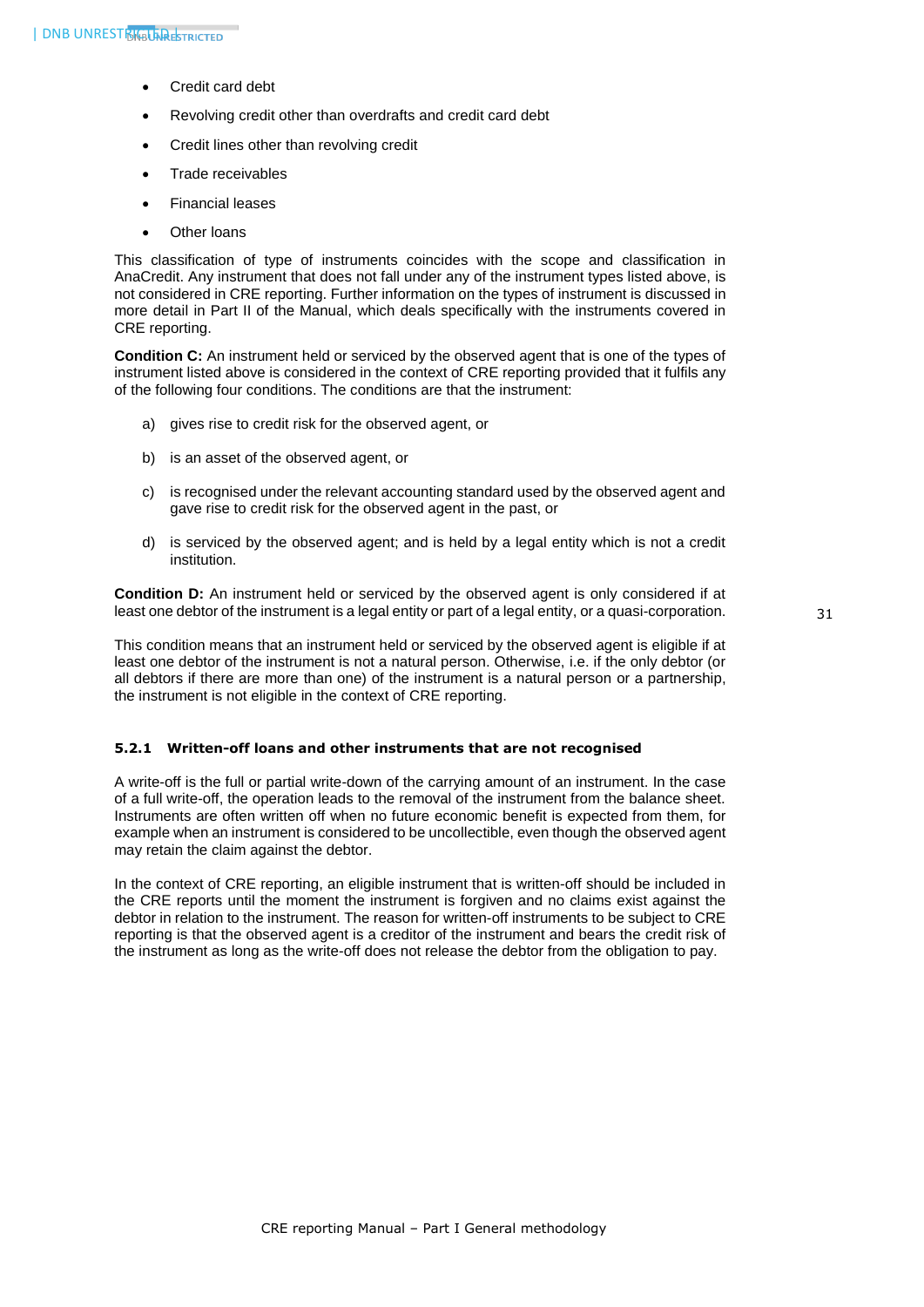# <span id="page-32-0"></span>**6. Other general aspects**

# <span id="page-32-1"></span>**6.1 Collection strategy and relation with AnaCredit and RRE**

The way in which the CRE information will be collected from the reporting agents is fully in line with the collection strategy which DNB uses for other highly granular reports like AnaCredit, residential real estate (RRE), and the national deposit guarantee scheme. In short, the collection strategy comprises - alongside the manual - the development of a highly detailed and non-ambiguous logical data model and an elaborate data delivery agreement. Many nonmethodological details of the CRE reports will be included in the logical data model and data delivery agreement. Thorough knowledge of the both the logical data model and the data delivery agreement is an absolute necessity for the reporting agents. The logical data model and data delivery agreement are published on the DNB website.

Content-wise the logical data model, the data delivery agreement as well as the general methodology and the definitions of entities and attributes will be - to the maximum extent possible - in line with the AnaCredit and RRE reports. In addition, also granular requirements originating from the supervisory tasks from DNB are taken into account as much as possible. The re-use of existing AnaCredit methodology and the inclusion of as much requirements as possible into one logical data model should facilitate the interconnectedness between separate reports, with the aim of enhancing the added value of the reports. In addition, this strategy should also facilitate a (more) efficient reporting process for reporting agents and a more efficient collection and processing process at DNB.

# <span id="page-32-2"></span>**6.2 Planning for CRE reporting**

CRE reports will be submitted on a quarterly basis with a deadline of 40 calendar days after quarter-end date. In case the 40<sup>th</sup> calendar day falls on a Dutch non-working day, the deadline for the CRE report becomes the next working day.

# <span id="page-32-3"></span>**6.3 Currency conversion**

All monetary values should be reported in euros (see the data delivery agreement for exact details on decimals, etcetera). In case instruments are being granted in another currency than the euro, the non-euro value should be converted into euros.

For most data attributes the relevant mid-market exchange rate prevailing at the end of the reference period is to be used. However, for some data attributes the currency conversion should be done in a different way. For example, for attributes referring to situations at inception of the instrument and which are therefore of a static nature, the exchange rate that should be used is the exchange rate at inception. If this exchange rate is not applied the prerequisite of the attribute being static is violated. The same holds for attributes referring to the valuation of protection at fair value. Please refer to Manual Part II for more details.